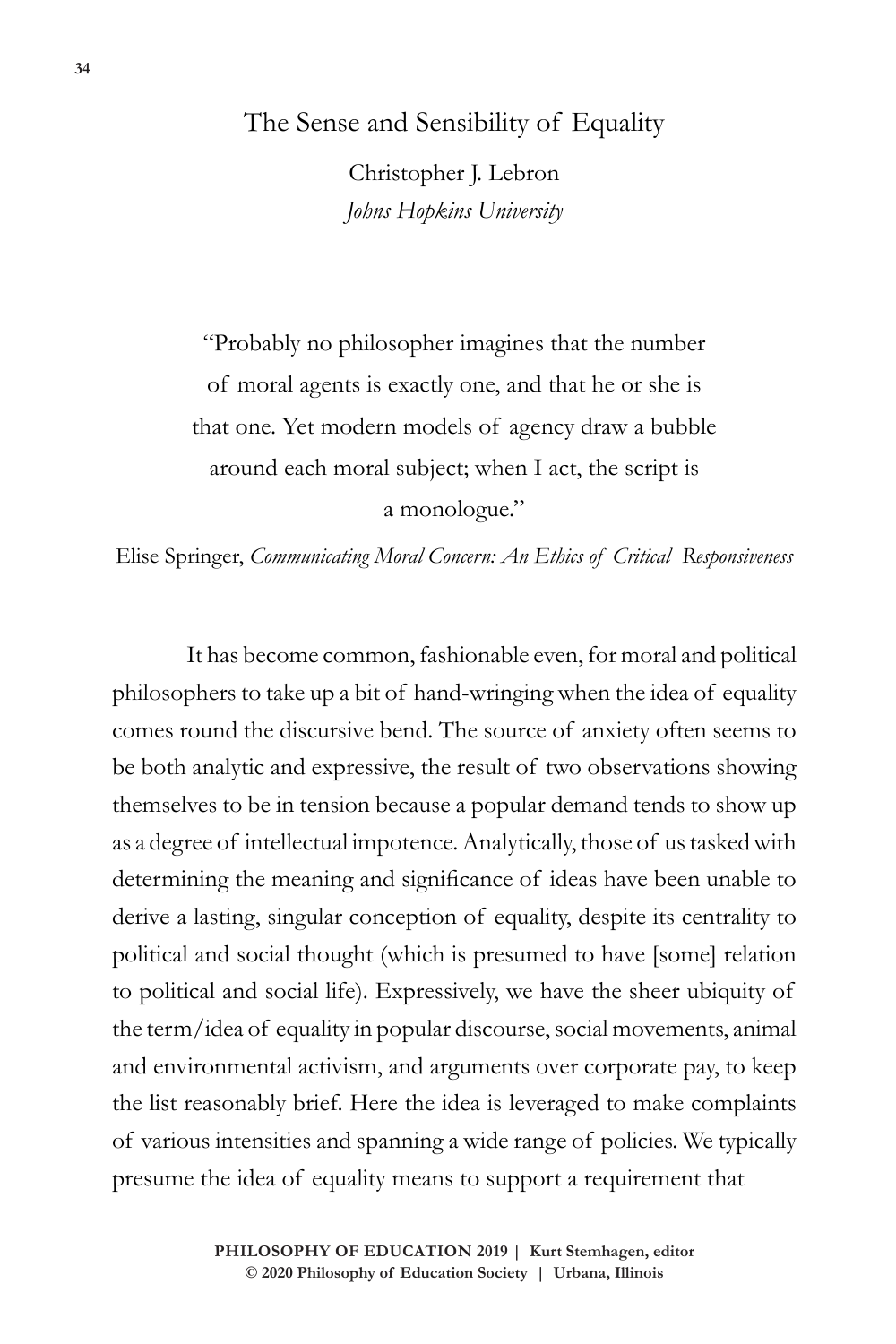something be given appropriately the first time, or at least the second time, but, maybe sometimes overlooked, is that the demand indicates that something has been taken that ought to be given back – dignity, respect, care, acknowledgment, recognition. Equality then, is meant to express a response, a counter to a civil ethos that has strayed from norms of social, economic, and political propriety. In an effort to make a beneficial contribution to what seems a sort of impasse, I take the following position: equality depends on a certain manner of attentiveness and a certain set of skills that support a democratic life (a scheme of ongoing cooperation) wherein citizens come into a relationship with each other such that the fundamental complaint that something has been taken generates live possibilities for achieving social justice. I will say more about these skills below, but it bears indicating that when I refer to the sense and sensibility of equality, I mean to refer to the capacity for appropriate attentiveness (to the claims that derive from complainants' experiences) and the skills to reason well from the entailments of being attentive to claims of equality understood in just this way.

You may be sitting uneasy with the realization that a great deal seems to have been presumed above. Among the presumptions: that equality claims can be coherent; that equality claims are just that and not confused utterances really referring to other concepts; that equality has moral force at all, or, at least, that it is essential to considerations of justice. The presumptuous nature of my presentation thus far is an artefact of a methodological commitment that requires comment. The argument that follows, to the extent that it fits in any tradition, can be located in pragmatic moral theory. There has been wide acknowledgment of, though not agreement about, what is distinctly at stake in splitting theory into ideal and non-ideal flavors. It is thought, following Rawls, that ideal theory is concerned to work out the first principles of normative questions in the absence of considering the facts of social circumstances in which those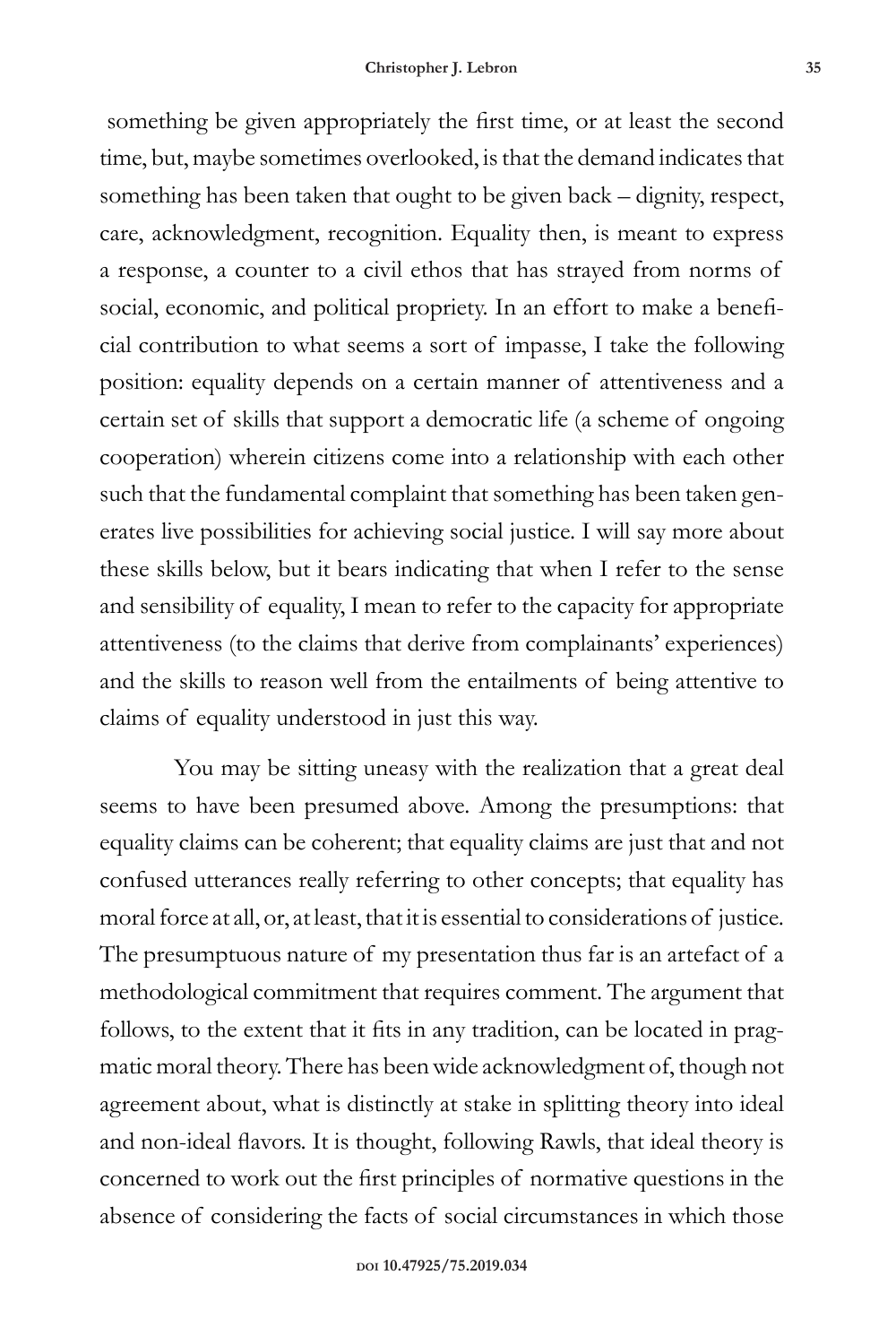questions might be located or by which they might be motivated; on the other side, non-ideal theorists, a label of which I often take ownership, hold that at minimum, a coherent normative theory must take its point of departure from the facts of injustice, or at least a description of a case of it. But once the non-ideal theorist does this there remains the question of how to order our moral intuitions in order to not merely describe the problem or draw our prescriptive arguments just from that description.

I have found cause to turn to pragmatic moral theory because of its desire to acknowledge that there can be something like moral principles alongside sensitivity to the idea that our moral principles have the force they do because of the practices and relationships in which we find ourselves engaged. This is coupled with an affirmation of adopting an experimental stance towards our practical capacities in service of deepening our skill-set and widening our knowledge base. This final feature is what decisively prevents pragmatism from being a defense or proponent of conservatism in the strict sense of that word. For pragmatists it is also important that our practices (ought to serve to) modulate our grasp of and reasoning about moral principles. My central case here is racial inequality, and my grounding procedural commitment is that its moral urgency cannot be gleaned any other way than by understanding what racial inequality does to black Americans, the force with which it does it, and the range of responses it generates that typically fall from view in analytic liberal theory: despair, hope, rage, ambivalence, alienation, indignation, melancholy, and so on.

This essay ought to be taken as an attempt to say something about everyday political ethics. As such, following the tone set by the ideas of attentiveness and skill, I will suggest three concept pairings that model appropriately conceiving of the relationship between a person making a claim of equality and the audience to whom she makes it. First, a person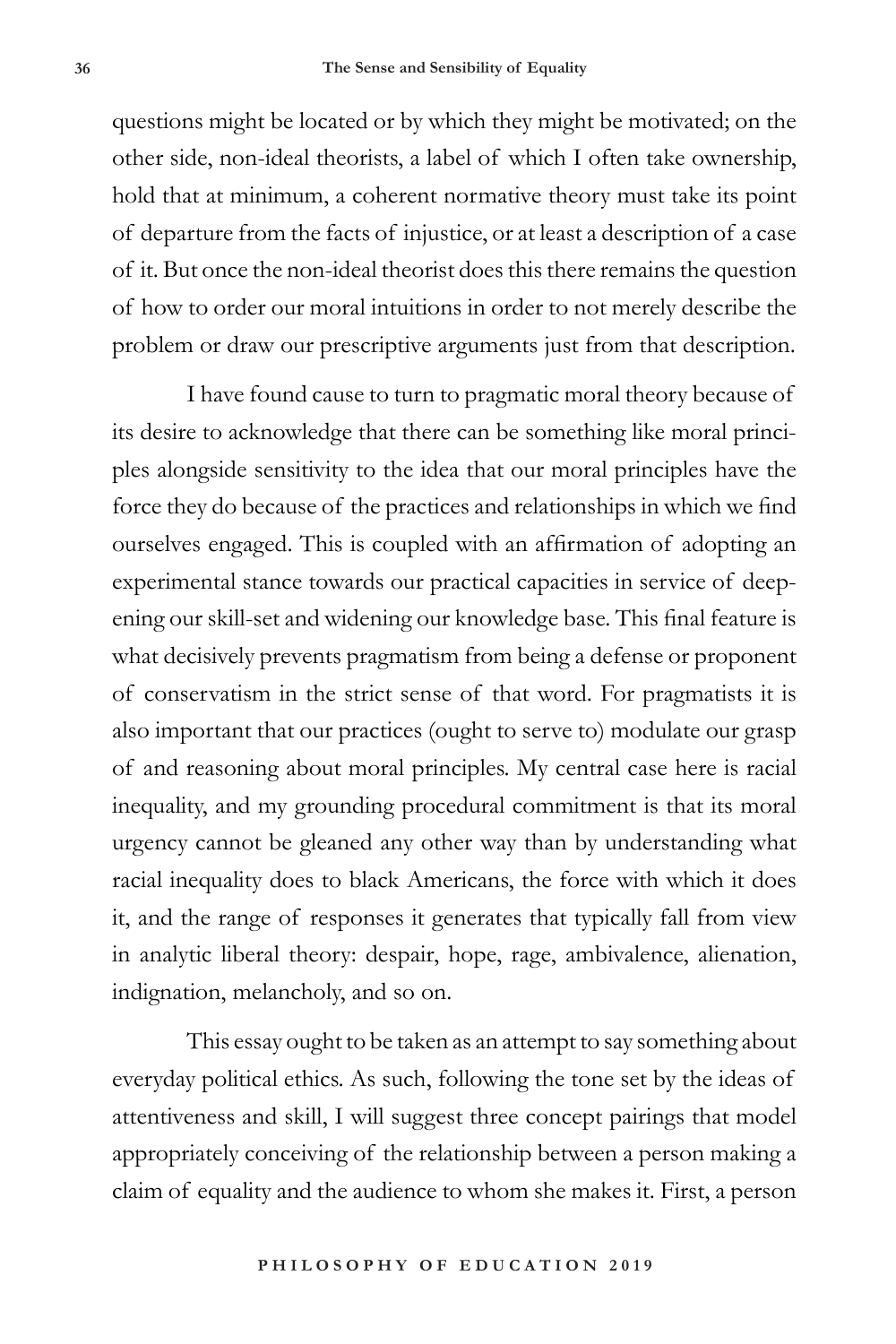making a claim is often offering a narrative, one to which we have a duty to be properly receptive. Second, in the course of offering a narrative, we offer reasons of various sorts, (some of) which act to ground our responsibilities upon hearing a narrative. Finally, there is the affect a person making the claim (often) expresses, which ought to compel in us a properly angled compassion. When taken together, this essay is meant to present an initial attempt to mark out the prerequisite habits for attentive and skillful democratic citizenship, especially when it concerns those who make claims based on equality. The philosophical position this affirms, argued in earlier chapters, is that doing so in effect expresses a fundamental kind of equality, one derived from a human point of view that responds to others in kind – as humans.

## **SENSE**

This essay anchors its arguments in two examples, each of which plays a distinctive role in my argument. The first example presents a schematic of how a game of basketball works – this is leveraged to illuminate some points about the dynamic and contingent nature of democratic life as it unfolds within a fairly stable set of rules, norms, and expectations. Here I want to invite you to begin to consider the fabric of democratic life beyond staid activities like voting or frequently noted institutions like congress or the courts where representation or judicial precedent become predominant considerations respectively. Rather, what matters for us here is our conception of democratic life and our participation in that life alongside others forming a conception of and participating in it to various degrees. The second example, presented in Section II, is of a black man conveying to a white co-worker the experience and ramifications of being racially profiled by the police while driving on the highway. What follows from this example seeks to build on our sense of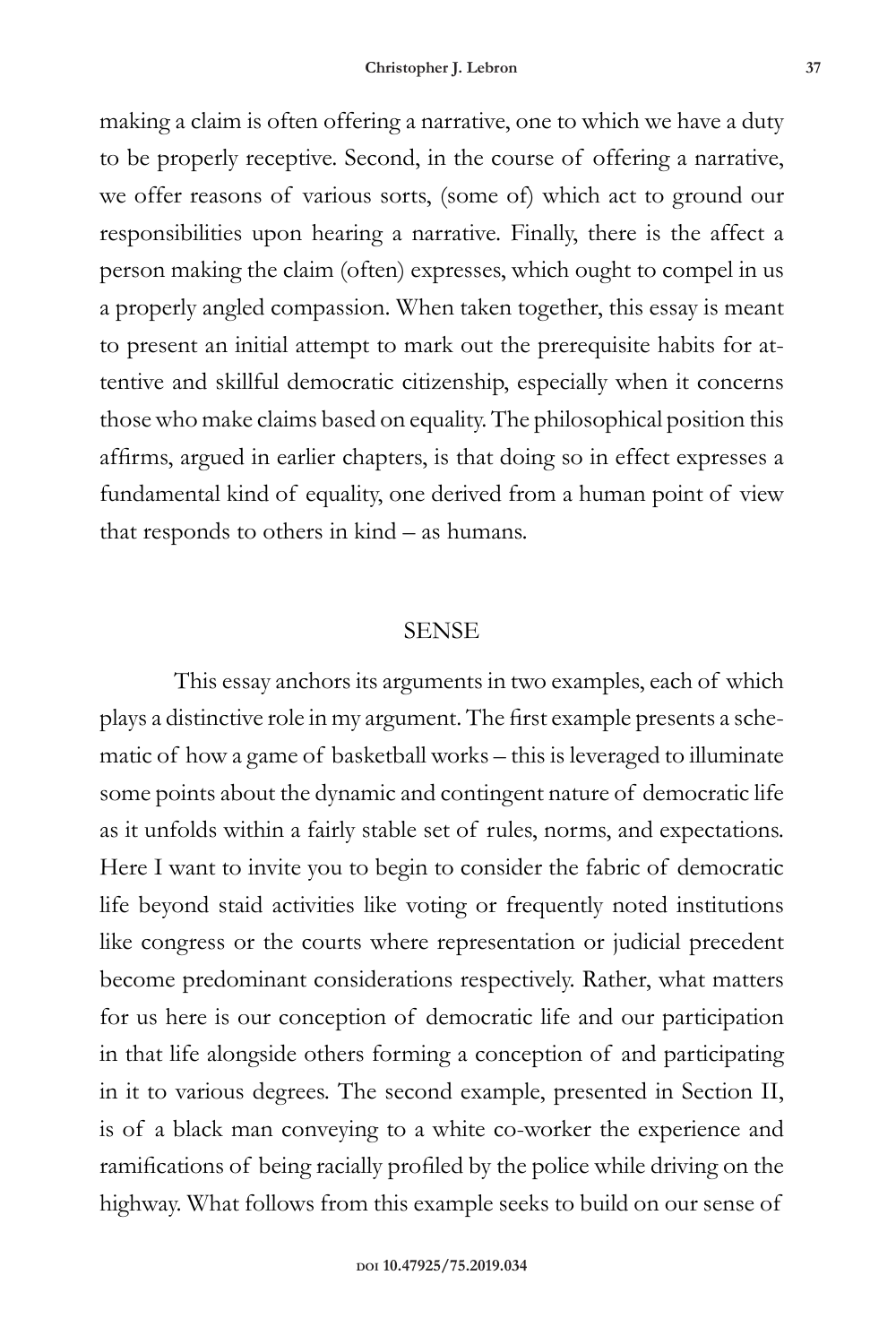the fabric of democratic life developed in Section I and further calls us to reflect on the particular skills we are enjoined to put to use when our co-participants make complex claims having to do with equality from a human point of view as made by Darryl in our example.

If you had only a subset of social scientists to rely upon in forming a conception of democratic life, the emergent picture would strike you as deeply odd – it would be a picture of people who anonymously choose leadership while standing in a booth or behind a curtain, or who atomistically disclose to survey workers their 'opinions' about policy. What is gleaned from these studies are often portraits of 'attitudes' or 'preferences' but almost nothing about what leads to those attitudes, how they affect a sense of citizenship, and how these are put into play when we are among our co-citizens, who each have their own opinions, preferences, and attitudes. Maybe even more striking is the omission of the American citizen as striving or struggling in the particulars of her life. Maybe Martha does support welfare, but where does this fit in her sense of the integrity of American democracy? The tendency to treat each respondent as an 'observation' or 'data point' radically abstracts from American democratic life. Liberal political theory in general does not fare much better. To its credit it tends to defer to persons as possessed of the power to conceive of a plan of life freely chosen, but is rarely interested in the context of the considerations that inform that plan. This may not be surprising given its Kantian roots, which ought to bring to mind the very demanding injunction that it is each our distinctive and individual duty to do what morality commands quite apart from what others demand of us in the circumstances of our relationship. And, there is also the sense that one, in a somewhat religious fashion, is meant to sit with the good book of morality and come to understand our duties as our rational capacities were ostensibly meant to enable us.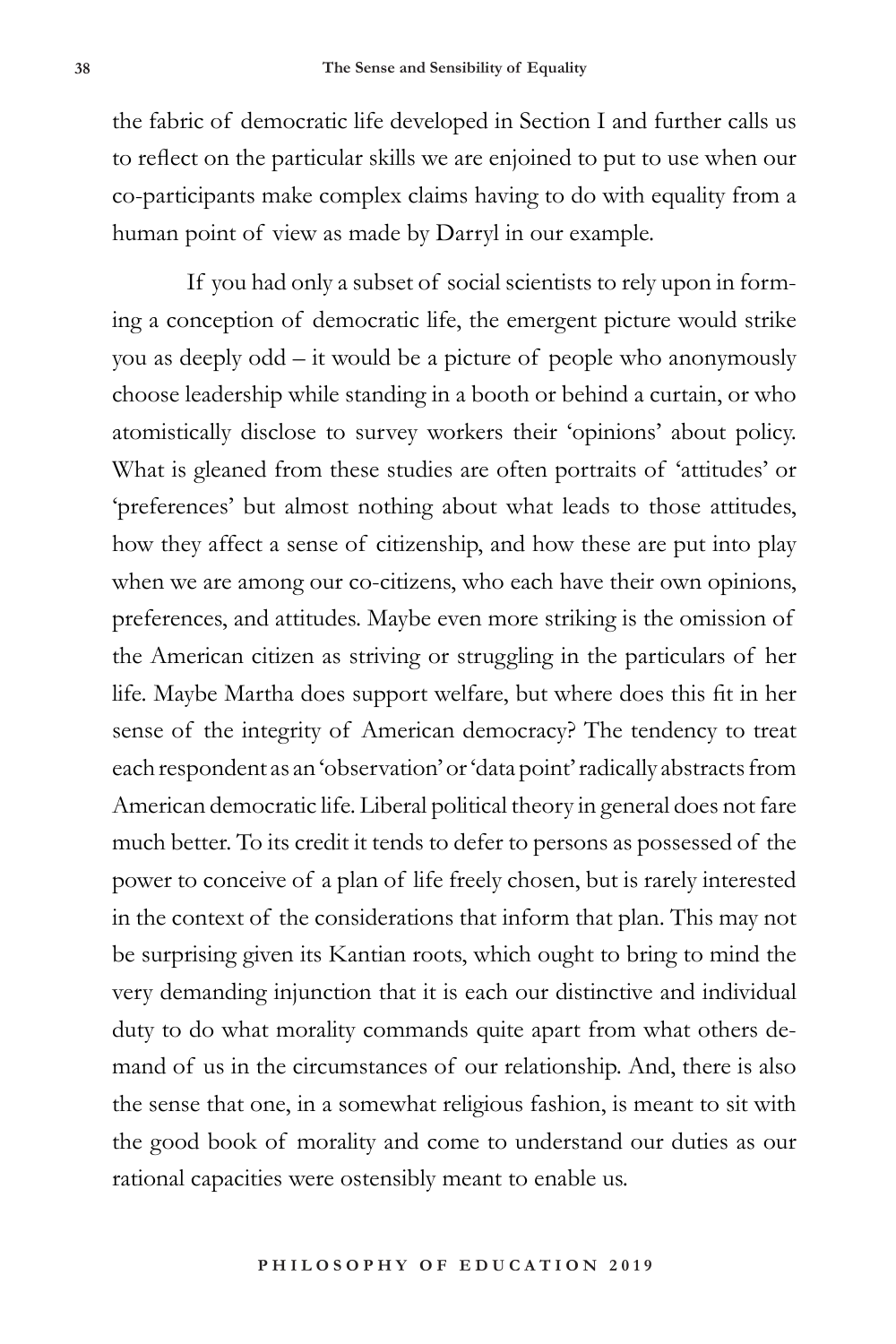Now, of course, it does not follow that something more socially expansive cannot be gotten out of these approaches. My own aim is to ground for the purposes of equality as a moral ideal a framework that is an appropriate fit for democratic life conceived more dynamically and interactively. I follow Elise Springer's lead in her move towards a theory of critical [moral] responsiveness when she says, "What we will need to enact in our practice and recognize in our theory is a social dance – or struggle, or conversation – of mutual transformation. [The point of critical responsiveness] is neither moral self-expression, nor regulation of others' action, but rather the communication of moral concern."1 Springer's project is to devise a view of ethics that holds together both theory and practice, both open to responding and being amended by the other. Intrinsic to her approach is the realization that the act of making moral claims is neither unilateral nor static; claims are always made upon others with the power to counter-claim (thus indicating their own moral priors), and claims are always susceptible to being modulated by the circumstances out of which they arise or in which they are put forward. The principles of right action are not central to this kind of project, but rather an elucidation of the capacities we bring, stances we can adopt, and motivational openness that is required take center stage. This approach to ethics requires individuals who are aware of the game they are playing even if not fully informed of the rules; and here, when they are not, it is to the point that they be willing and able to take ethical cues from others. I am concerned with a special case of this social dance – democratic life – and I will use an analogy to suss out the relevant characteristics.

Imagine a pick-up game of basketball on a Sunday morning. Over the course of thirty minutes or so, people collect on the court without having previously agreed to do so. At first, a handful of people are taking practice shots; some who join are familiar with the others and those who are not ease their way onto the court either waiting for someone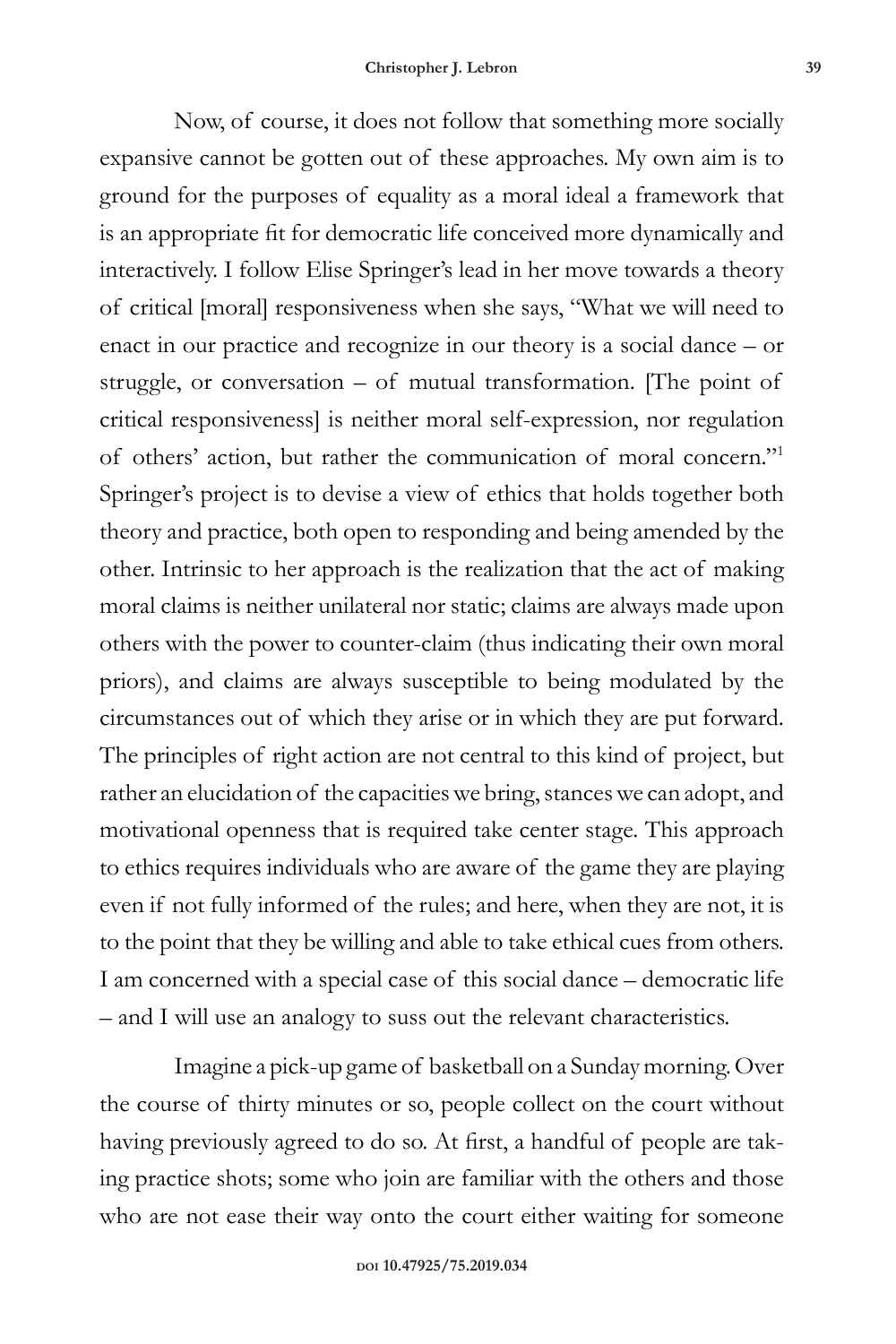to notice their presence and welcome them by passing them the ball for a shot or by asking to join. When there are at least ten people around somebody calls for teams to be formed. Again, some people are known to each other, while others are not. This will matter in only a qualified sense. On the one hand, the game will be able to function as a game of basketball because the rules are known. On the other, the character of this particular run, the elegance or clumsiness it displays will depend on how well each member responds to cues and signals, and that with respect to how deeply or not any one of them knows the game of basketball. That being said, the point remains: the game will go on successfully and recognizably. We can imagine that in this game certain things will happen: there will be fast breaks wherein split second decisions will be made as to whether a pass should go to one player or another or to nobody at all with the rebounder opting to take the ball all the way down court. These decisions will be made initially with great caution (probably) until a rhythm is established that indicates which players have which strengths on both offense and defense. As the game goes on, players observe weak side defense and perimeter shooting versus driving preferences. As the observations add up, something like an unspoken language develops among players such that when the perimeter shooter gets to the top of the key, the person who has been designated the point guard will know to look for that person and pass the ball to the other player's chest so the shot can be made quickly. And so on.

The above, I think, is a good model for thinking about attentive and skillful democratic behavior. Before I explain my reasons for making that claim, we should settle what might be signified by "attentiveness" and "skillfulness." Here I conceive of *attentiveness* as a dynamic disposition having to do with one's directed awareness of the circumstances surrounding both one's own and others' capacities for action, opportunity for reflection, and practical reasoning, in addition to undercurrents of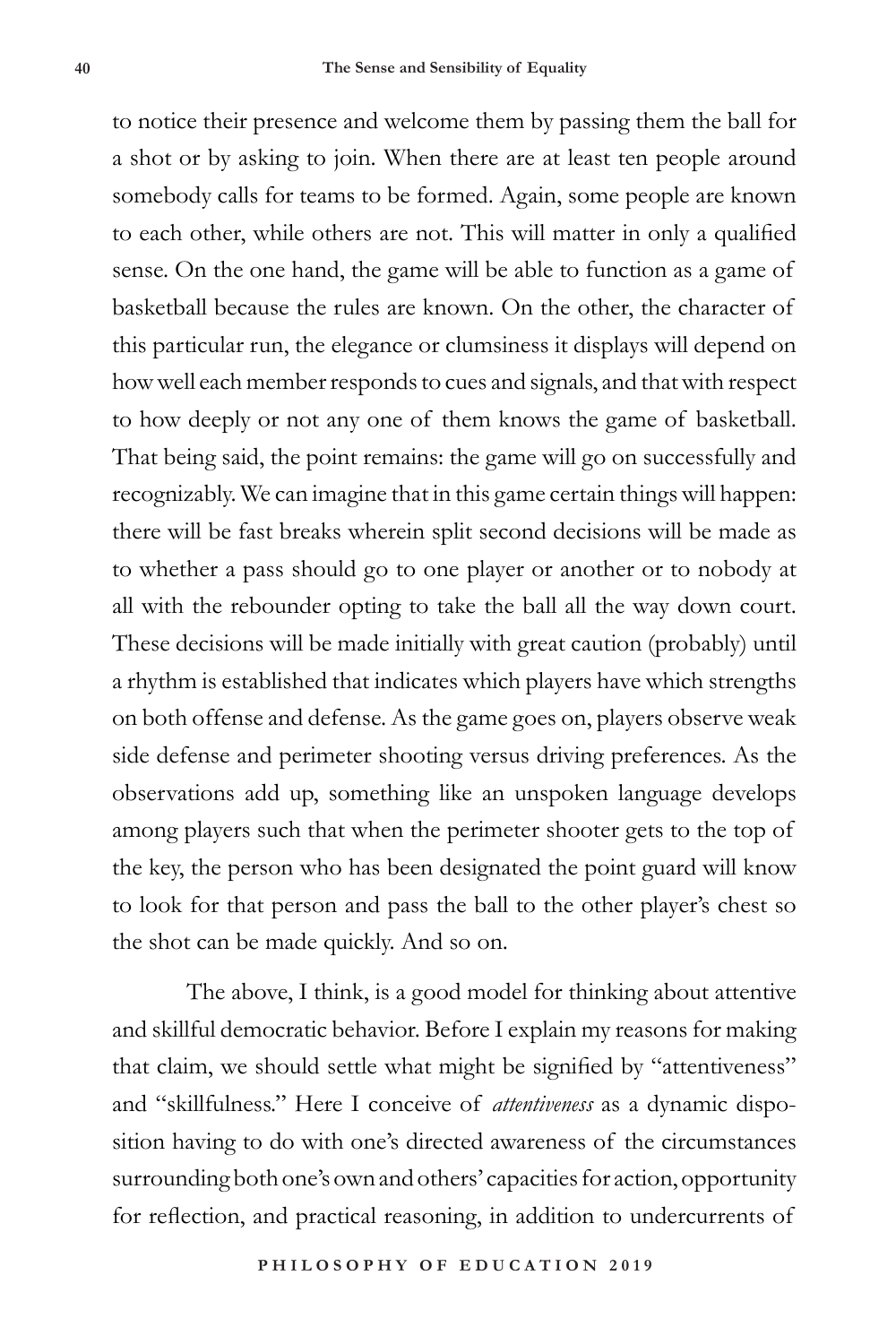affective response to the world. As Springer puts it: "While contemplation implies solitary concentration of attention, concerned attention requires noticing how we might be called to act."2 Skillfulness, in like manner, is a pre-requisite for successfully overcoming, or sympathetically getting involved with, or thoughtfully engaging, or intelligently avoiding the circumstances brought to one's reflective capacities.

Skillfulness can be thought of as a close cousin of responsiveness save that the former normatively exceeds responsiveness by introducing some further criteria for ascertaining whether one is dealing well with the world around her. If we want to assess responsiveness, we might simply note whether or not a person seemed to be aware of what was happening around her, and if so, ask whether her actions, attitudes, beliefs, or emotions indicate this awareness. If so, she was responsive – if not, then not. However, skillfulness introduces criteria of excellence or deviance – she was aware that her words hurt her friend's feelings, and her approach to apologizing honed in on realizing that her friend, at that moment, wanted the truth as to whether her short story was bad, not a patronizing response meant to vacuously encourage further efforts. If the apology tracks what she knows of her friends' affective landscape, she has exhibited skill. If not, then she has deviated from the many assertions she has made in the past of knowing her friend very well. We might say then, *skillfulness* is a practical capacity to deftly handle the changing landscape of circumstance inhabited by both others and ourselves; this will entail adjusting our utterances to come into line with being sensitive to others' situations, extending sympathy when others are not able or choose not to make explicit their concerns or needs, and revising our beliefs in the face of justified pleas or good reasons to do so.

Below I will have more to say about these two ideas, but it bears noting that I take them to be essential to what we might consider everyday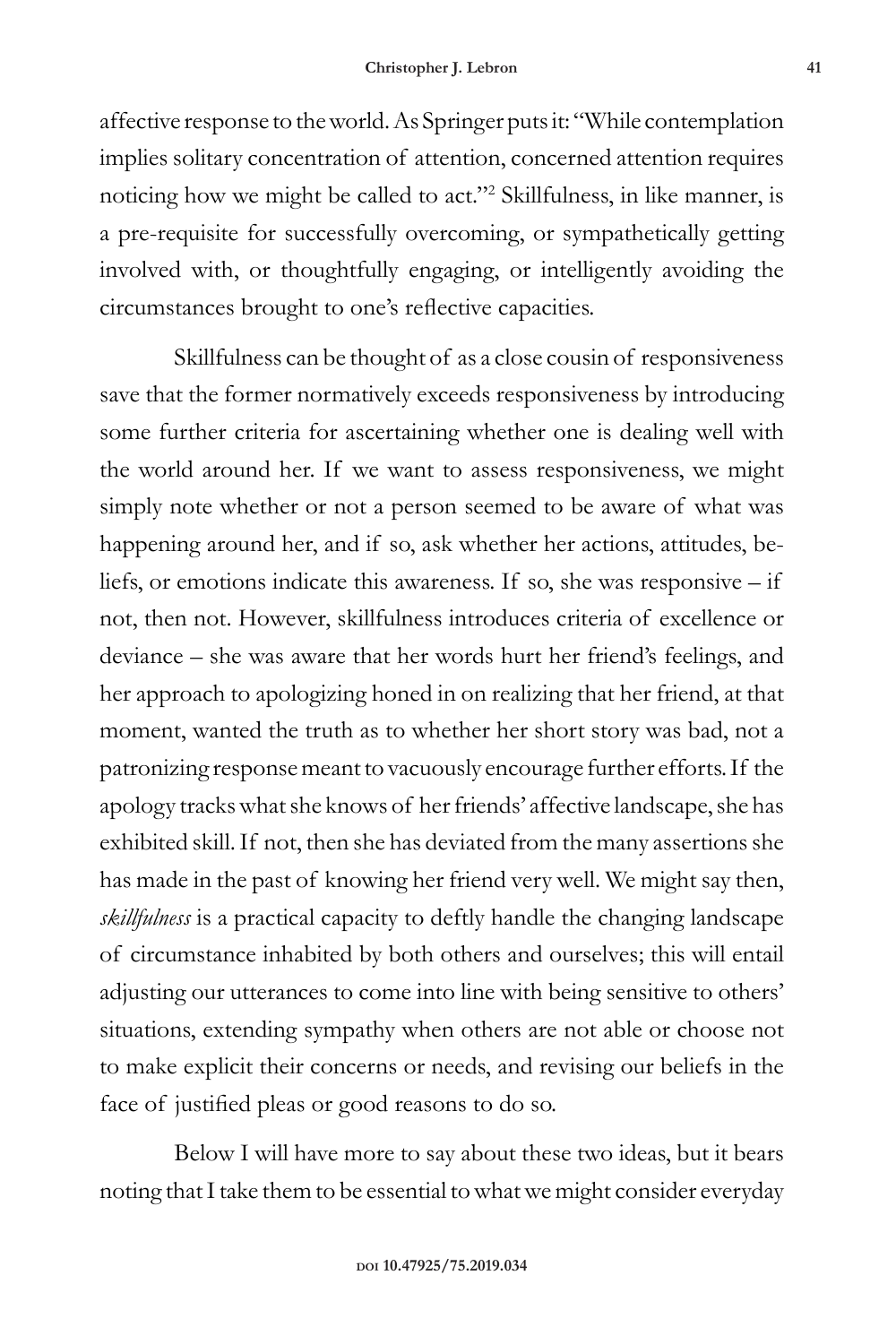goodness. Trained philosophers might recognize the above descriptions as comprising (a part of) pragmatic ethics. For my part, I am not inclined to press you to accept one term or another, and for our purposes you should consider them interchangeable. The justification for doing so is plain – everyday living just is pragmatic living, a way of deploying the bundle of abstract notions over which we have varying degrees of mastery (justice, fairness, equality) in decidedly non-abstract ways (asking for favors, extending assistance, falling in or out of love) that evoke a range of responses (sympathy, guilt, hope, fear, joy obligingness, steadfastness).

It is obvious that a very wide range of claims may be made, and that some of these intuitively will have to do with the moral force of equality while others will not. To focus our moral attention, I am here concerned with racial equality broadly. But even there, there are still a number of particular claims that can be made so we need some way of sorting which ones matter for equality and which do not, or at least not as urgently as others. In service of that aim, I suggested that we should take the most morally urgent aspect of blacks' demand for equality, thus marking out the claims that require our most immediate response, to stem from two specific yet muscular complaints: the complaints of democratic distance and democratic disaffection. The first says that it is wrong that blacks share a physical space – America – while being suppressed or marginalized within that space. The push and pull of temporal sharing but normative marginalization results in a kind of distance between blacks and their co-participants in the social scheme. The second says that the result of what appears to many, probably you as well, as hypocrisy is a reasonable tendency to distrust and a sense of alienation – to lack faith in the consistent application and access to the appropriate entailments of liberal democracy: fairness, inclusion, and opportunity.

I now want to turn back to my opening example of the pick-up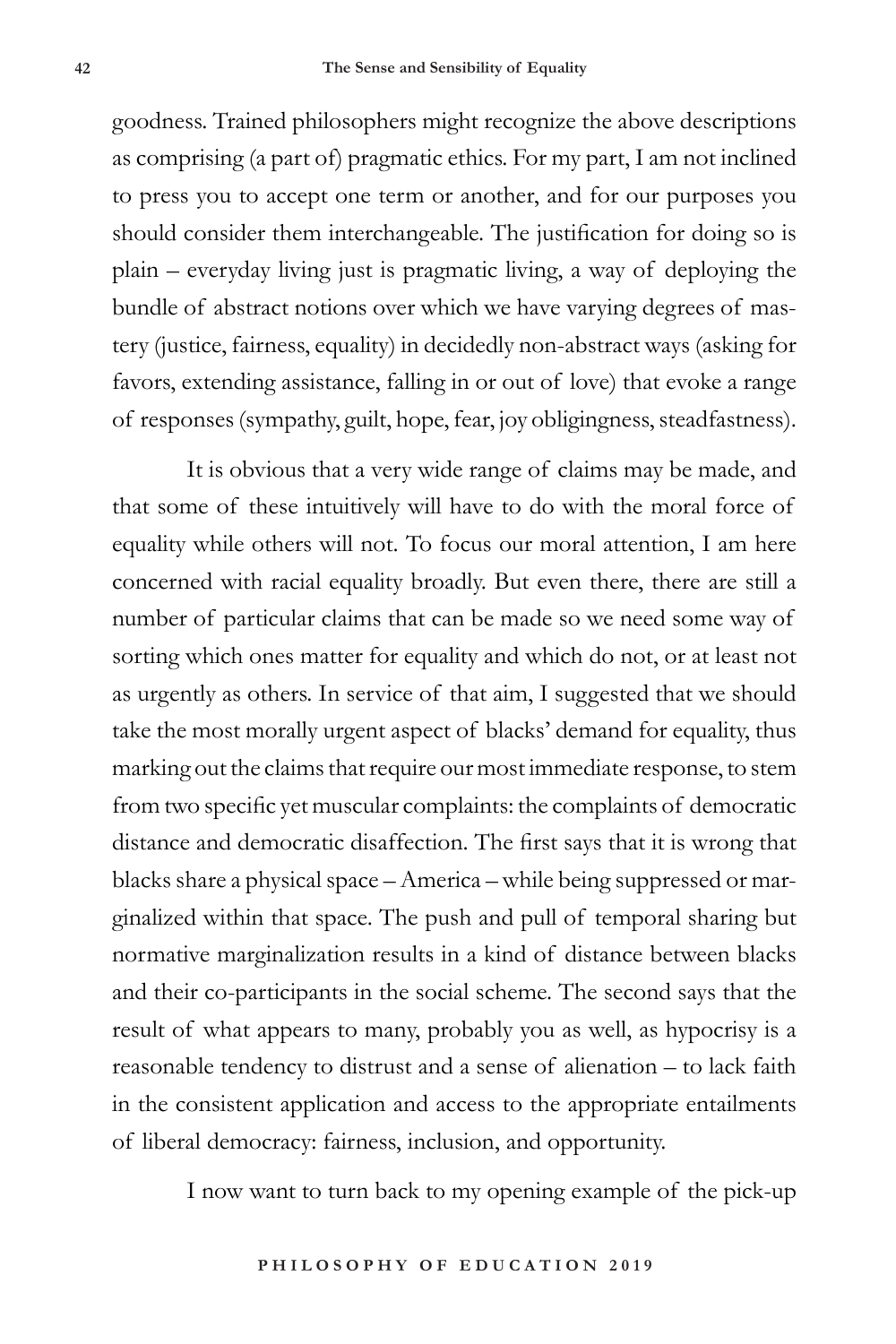game of basketball. You might think it strange that a moral question with such gravity as racial equality should be prefaced by an example of 'just a game.' But in some senses that is the point – the players involved in the pick-up game do not think they are playing 'just a game.' They see their project as one requiring their ability to improvise, call and respond, and perform better or worse within a set of general widely known rules; moreover, they each do so for themselves and for others, for that is the project to which each participant has committed – and in doing so they have made themselves accountable to their own commitments as well as their co-participants' expectations. The successful negotiation of commitments and expectations in this situation has very important parallels to good democratic living. To draw out my meaning, I want to highlight some features of my sports example. I will then make some trouble for myself by pointing out a notable incongruity between my example and the reality of American society. From there I will urge you to consider attentiveness and skillfulness as essential governing ideas in that example; and that these ideas are similarly essential for an egalitarian society.

The first feature of my sports example strikes me as very much intrinsic to political life. I noted that some of the players know each other while others do not. Outside a society modeled on Rousseau's ideal, political life is often – sometimes, *most* often – shared with those who we do not know at all or know in a passing manner. For example, voters assess candidates, reflect on debate analysis, and take to the polls to collectively choose leadership, and outside of very small and local elections, this is done collectively with very little knowledge of those who are deciding alongside you. The same holds true outside of voting. With some exceptions, town hall meetings, the purpose of which is to allow candidates and sitting politicians to address a specific community, are often attended by participants who sometimes know each other and often do not. As a final but telling example, the very leadership upon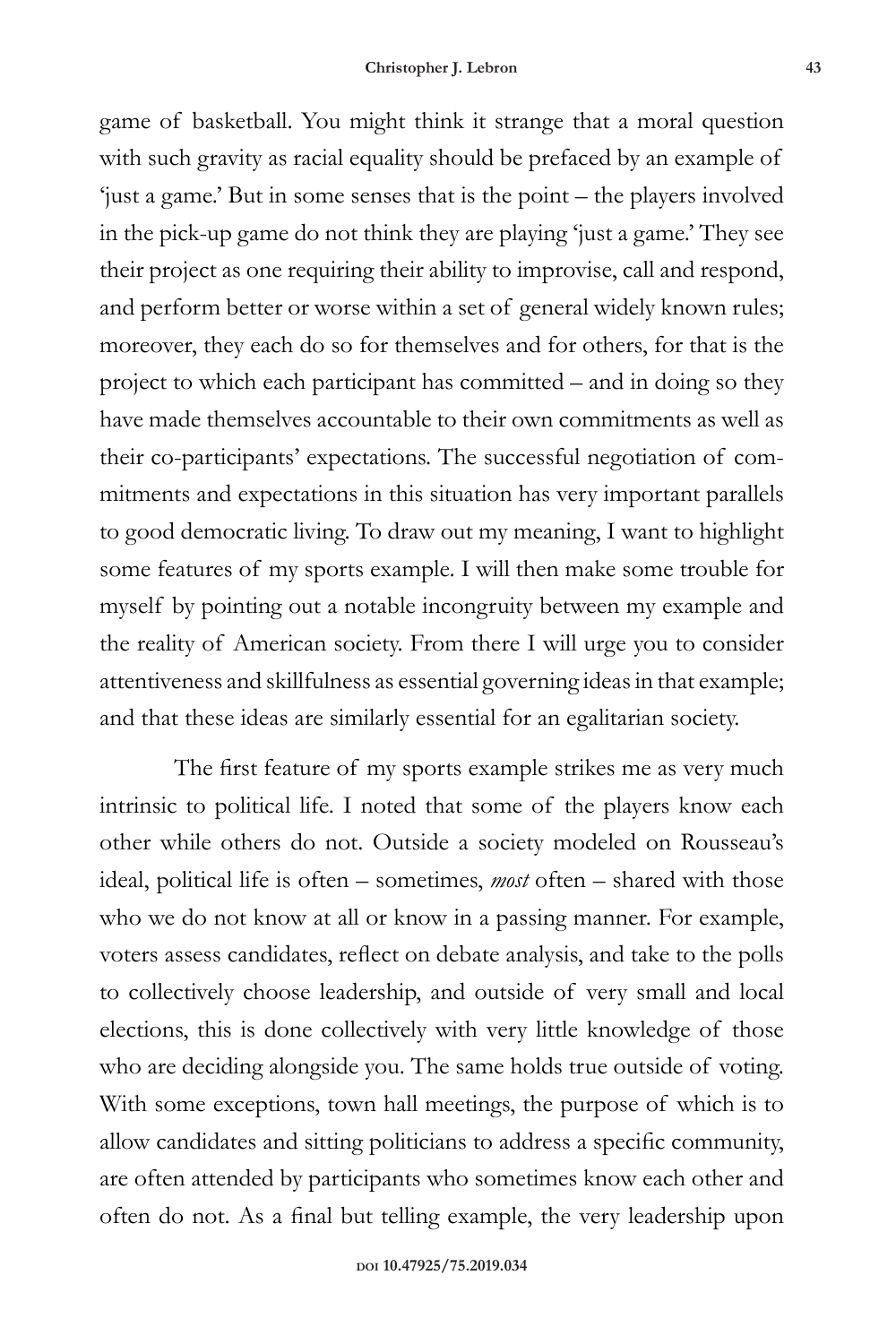which we depend to mind our welfare, economy, and everyday safety are often unknown to us, even after extended campaign periods. Individuals who we would be reasonable in conceiving as our custodians are often beyond our intimate knowledge. But this leads to our second and third features.

The players of our game in fact are able to coordinate their activities outside of knowing each other because of a shared project – playing the game of basketball. On the one hand, this is made possible by a certain degree of informed voluntary activity. To play basketball in our example is a choice to do that and not to play cricket, chess, or merely catch with a basketball. On the other hand, this is made possible because the voluntary behavior to play basketball and to not be doing something else is also a commitment to take up the rules that govern that activity as rules that also govern one's comportment to that activity. So, to play basketball is a commitment to not take a seat in the middle of the court hoping an opponent will trip over you – basketball requires that one plays defense in certain ways, such as by not physically restricting the opposing player except by getting in his or her way; but, one cannot tackle the opposing player – that is reserved for the game of football. If we may set aside for the moment the problem of explicit versus tacit consent that has long plagued liberal and democratic theory, we will here perceive analogues to democratic life. Democratic life is not life under an authoritarian regime – one can choose many ways of expressing one's political will. And, in like fashion to basketball, there are rules that mark out the boundaries of what counts as appropriately doing so. Voting is a common way, but abstaining from voting is equally legitimate; however, setting up one's own bureau of taxation intended to replace the U.S. government's system of taxation does not count as appropriate.

A third feature is one that especially matters for us, and that has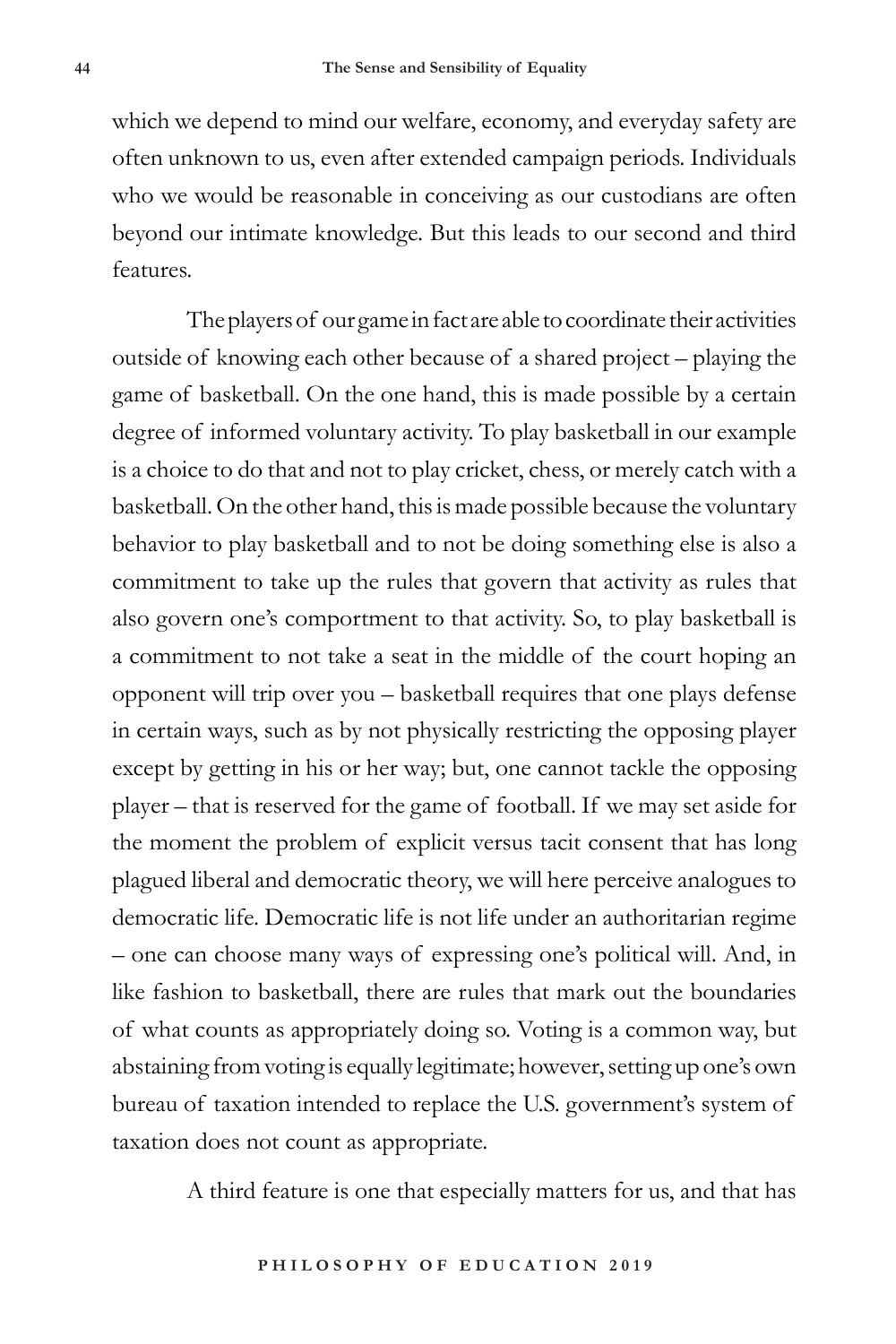to do with the ways in which our *players begin to adapt their own behavior and expectations as the game unfolds.* The game settles into a rhythm once the players have gotten a sense of various strengths, weaknesses, preferences, and aversions. When a player grabs the rebound that leads to the fast break, another team mate might be confident that rebounding player will be looking down court for a scoring opportunity. If the rebounding player does not pass immediately and chooses instead to bring the ball down court, another decision needs to be made whether to pass then or take the shot – all the players are cooperating by relying on the language of the game, so to speak. Similarly, democratic life is marked by a kind of spontaneous, or at least, unintended, coordination in ways so mundane as to often be overlooked – society is in part protected from social and political breakdown because allies and competitors alike are able to assess and anticipate political, social, and economic strategies that conform with the demands of democratic life. For example, liberals not only expect that conservatives will not only oppose socialization of economic institutions but will do so for expected reasons such as being committed to principles of free market autonomy as well as personal liberty. This allows players to sensibly (albeit not always constructively) engage in political and social maneuvering.

At this point, you might think that something is not quite right. Though I above noted that you might find the use of basketball as an analogy for democratic life in order to assess racial inequality to be a mismatch in tone, I provided some assurance that at least schematically all was in order; the sport and democracy both represent shared projects that rely upon (a degree of) autonomous action within widely known rules that bring both allies and opponents into what is ultimately a cooperative venture. But that does not mean the example holds as well as it might. In fact, there is one crucial asymmetry which must be addressed. To the point, the game I above described, though competitive, is ultimately a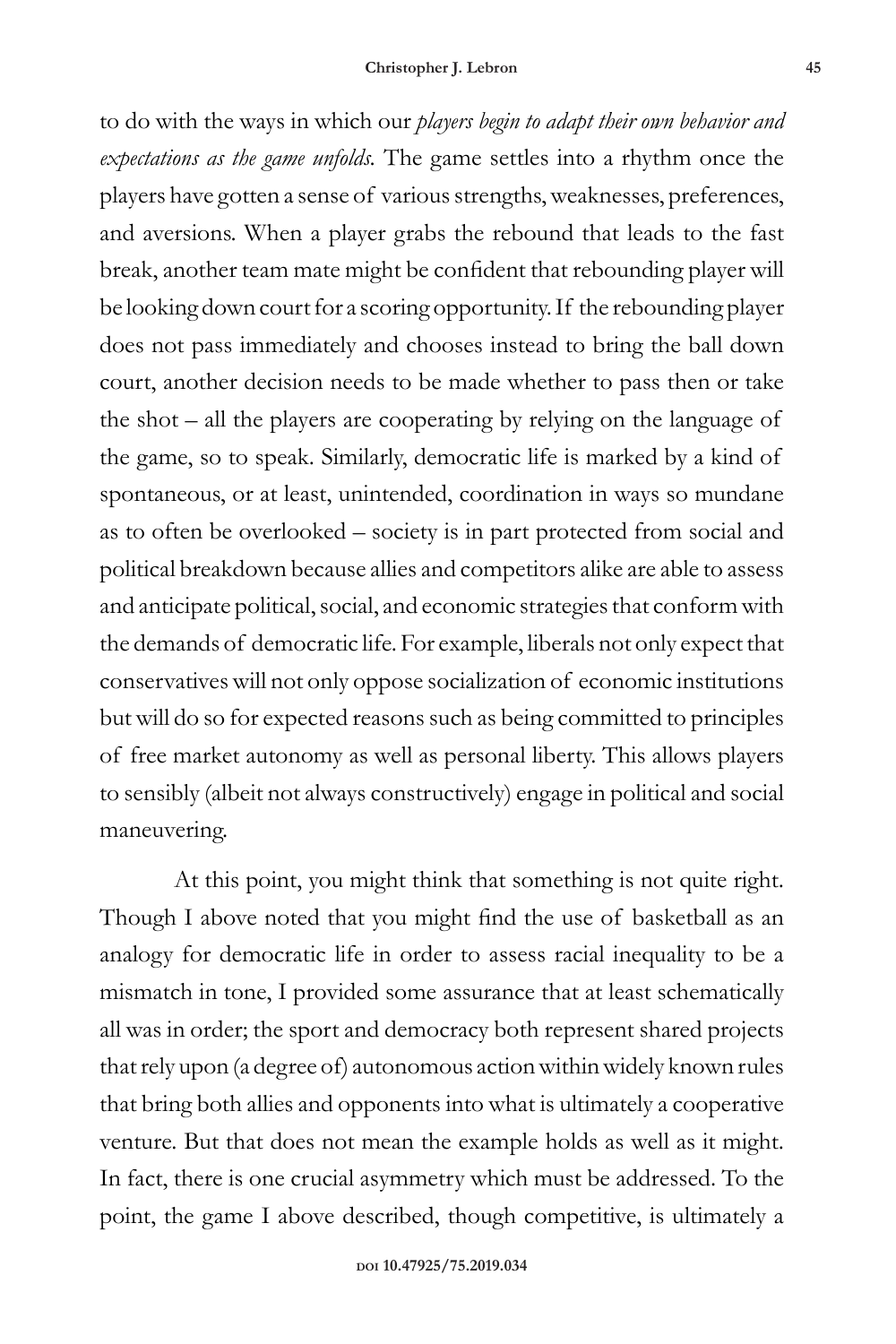*fair* game, whereas American democracy with respect to race is far from fair; the persistent nature of systemic racial inequality is evidence of this claim.

We might imagine that on Saturdays such as the one on which our players have gathered, a decision is made. Once teams are chosen, the team that is comprised of a certain social group or gender now have to wear noticeable heavy wrist and ankle weights. We could imagine a wide range of inconveniences: running the fast break will be more laborious and at some point, probably impossible due to fatigue; defending players that aren't even especially quick will nonetheless be difficult, thus the encumbered players are easily outmaneuvered; jumping to grab rebounds – a fundamentally important aspect of the game that greatly affects scoring and pacing – also becomes inordinately difficult. There are other difficulties, but it is quite clear that once this asymmetrical inconvenience has been introduced the game is no longer fair, and because of that, some of the players will find their ambitions frustrated, their skills stunted, and their intention to compete for a victory burdened by factors outside of their control. Of course, they could leave the court and find somewhere else to play, but that is just a decision to allow oneself to be pushed from where one is entitled to be for reasons that have nothing to do really with the project being pursued. Rather, it has to do with others who do not perceive your worth and place in participating in that project in the manner that they do.

While the crucial asymmetry in our example is that the game imagined is a fair one where a racial democracy is not, what really demands our attention are the stakes involved in a democracy marked by injustice. When blacks daily face a society that reliably respects the rules for other citizens but not for them, they are left to wonder at the worth of not only their membership but of their very selves. When the goods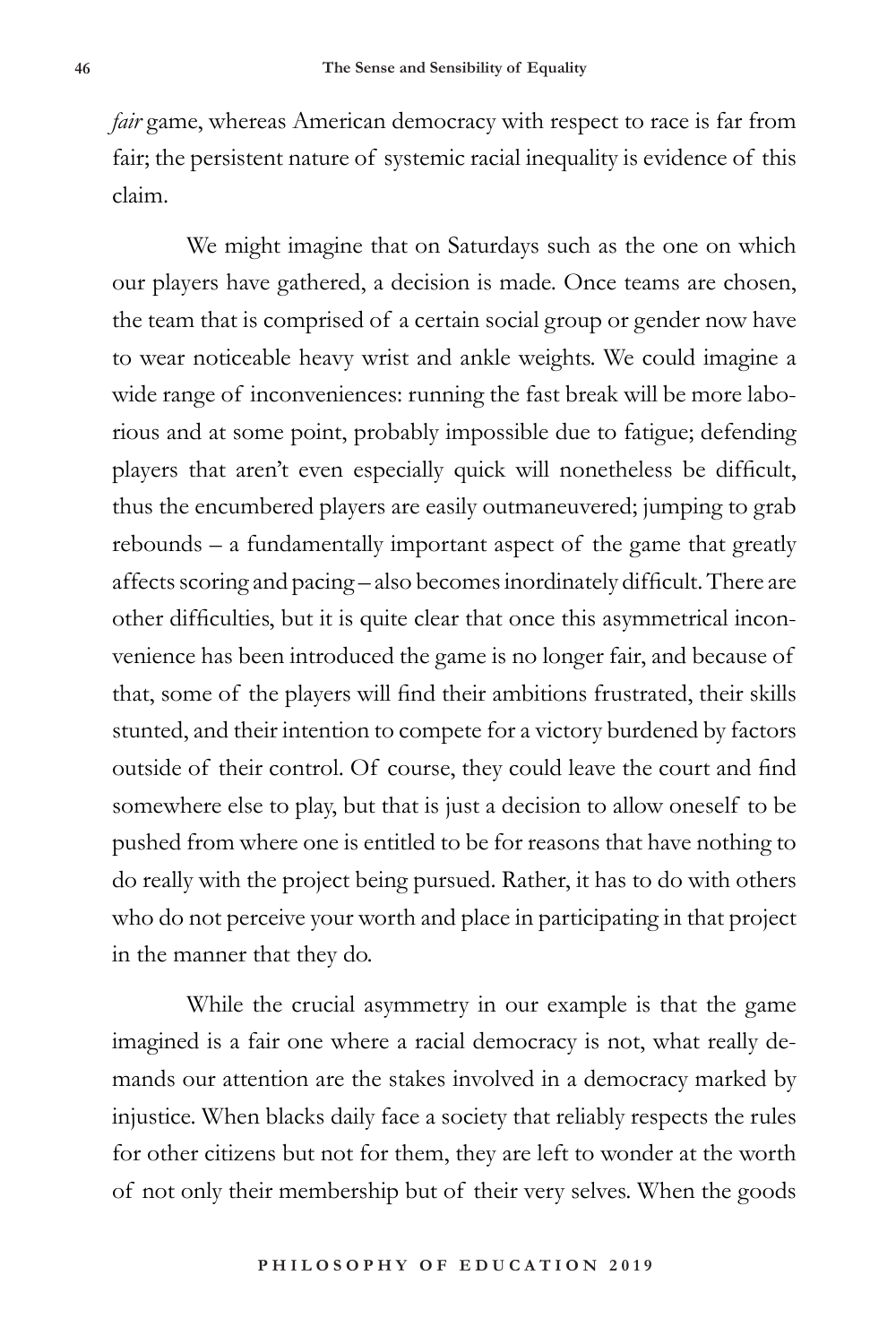of society are disproportionately divvied up among the privileged (of which a very small number are black) they are left to wonder not only about the fairness of markets, but whether those markets acknowledge their claims to participate, cooperate, and compete in them. In *The Color Of Our Shame,* I stipulated that racial inequality was characterized by the problem of social value, by which I meant that blacks' normative standing in the polity is sufficiently diminished as to preclude their being properly acknowledged as entitled to an appropriate share of the benefits and burdens in our society.<sup>3</sup> I also stipulated that this had to do with a kind of care and consideration that is withheld from them on account of race. What the above analogy tries to resist is the notion or maybe intuition that political morality is primarily the business of institutions who are best or maybe exclusively positioned to secure social justice. The sense that motivates this intuition usually has to do with the idea that institutions are best positioned to coordinate action. The analogy above tries to get us to see that if we are concerned with more than just coordination in the form of policies but also with the idea of personal democratic ethics, then we in fact are also party to social justice because as citizens we are positioned to respond in our own way to the needs and claims of our citizens, whether it be by supporting institutional policies or by directly offering assistance, moral support, or so on.

My aim in the remainder of this essay is to persuade you that the problem of social value can be meliorated by the cultivation of appropriate attentiveness and skill. Attentiveness and skill can be managed when we have a firm grasp on the role of narrative and receptivity, reasons and responsibility, and affect and compassion in the course of being presented with a claim concerning equality. If these pairings can be brought into a coherent relationship, it will necessarily be a productive one that can help inform our democratic attentiveness as well as our affective skill.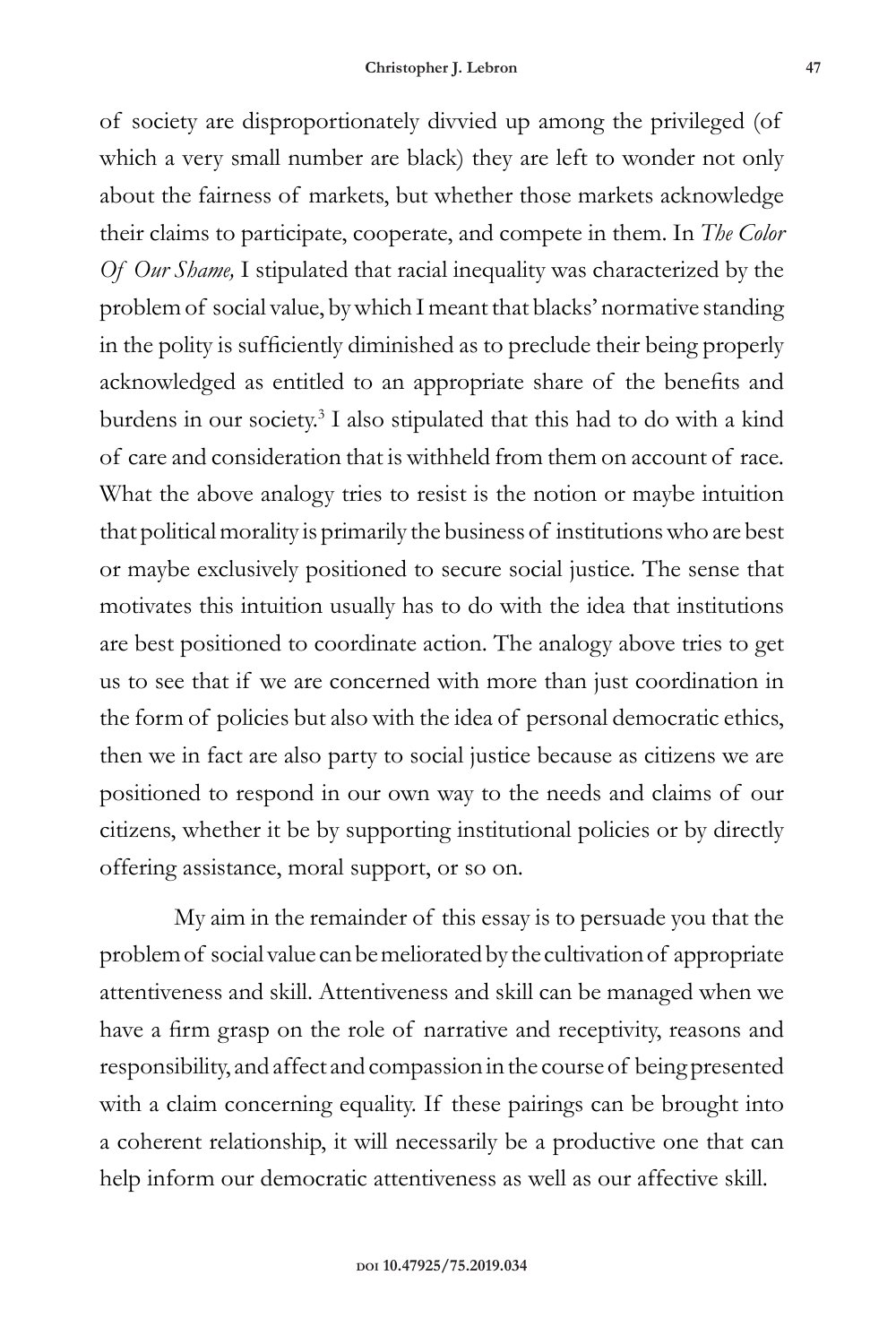## SENSIBILITY

To the extent that American democracy is both a scheme of ongoing cooperation in a manner explored by our sports analogy and a society marked by not only finite access to goods but also by complex and often times asymmetrical relations of power or access to the institutional levers of power, its participants must possess and deploy a degree of attentiveness and skill to help secure a just and good society. These two attributes help enliven a wide range of our sensibilities, not in the abstract rational sense that has become the standard conception in some strands of political thought, but in a contextualized sense. And this is important. I previously described attentiveness this way: as a dynamic disposition having to do with one's directed awareness of the circumstances surrounding both one's own and others' capacities for action, opportunity for reflection and practical reasoning, and undercurrents of affective response to the world. Also recall that I described skillfulness this way: a capacity to attempt to deftly handle the changing landscape of circumstance inhabited by both others and ourselves. This will entail adjusting our utterances, stances, and attitudes to come into line with being sensitive to others' situations, extending sympathy when others are not able or choose not to make explicit their concerns or needs, and revising our beliefs in the face of justified pleas or good reasons to do so.

The reason we want a wide range of sensibilities enlivened in a contextualized sense is that while some claims are categorical – treat each person as an end in herself, for example – the warrants for those claims can be not only wide ranging descriptively but substantively textured in myriad ways: for example, please do not cut funding to my child's inner city school after-school program, as neither my wife nor I can afford to leave work early and he has no place to go that is safe. At a very general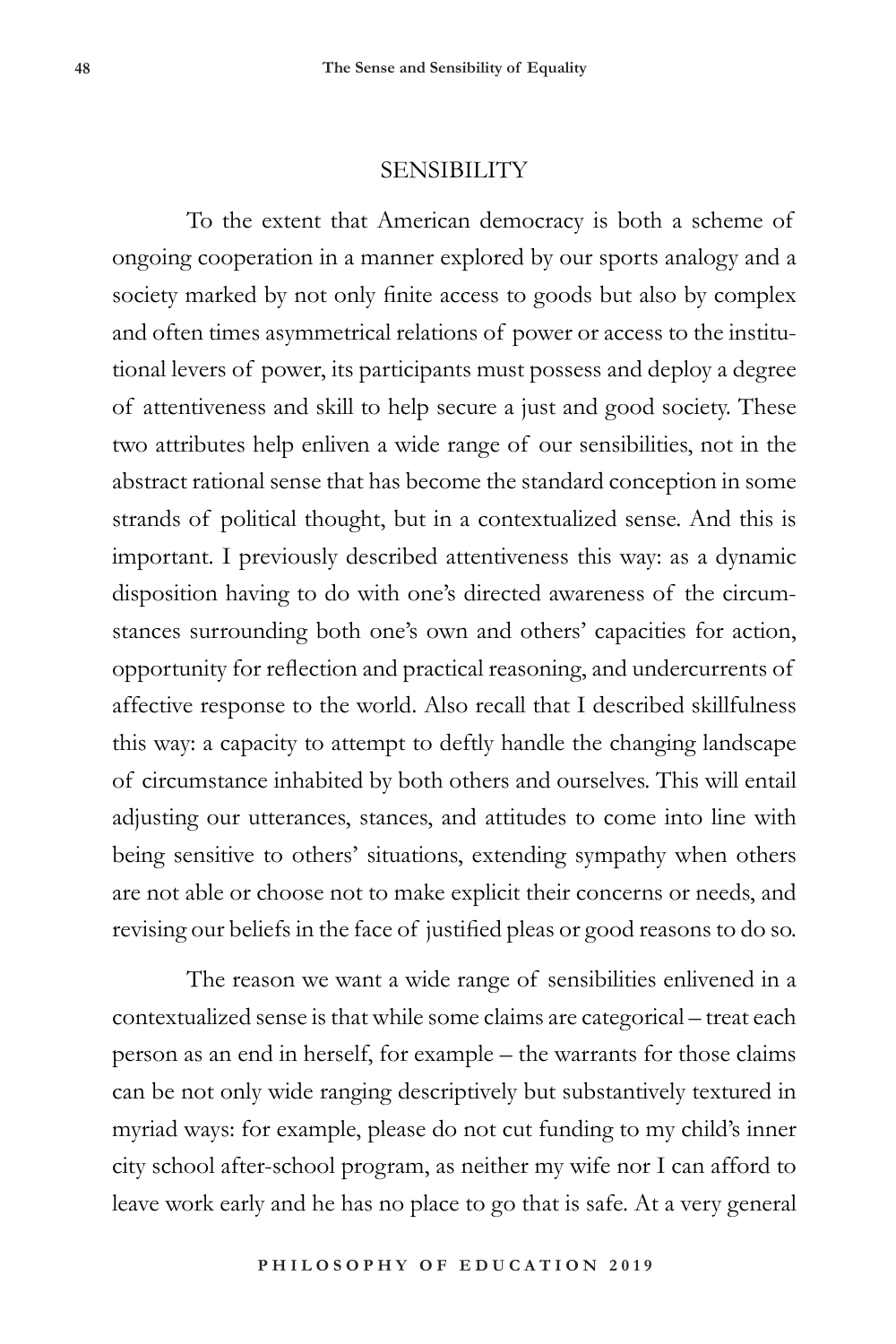level, the claim will depend upon the moral force of equality. The parent in question drives through a wealthier neighborhood on the way to work every morning where the schools receive funding for many kinds of extracurricular programs. To this parent, the inequality in access to public funds will seem unfair. However, the warrant will in some senses not rise above equality, but amplify it in a very particular way. Here, the parent is not concerned about equality for its own sake, as an overriding 'ought,' but about the ways in which the absence of equality threatens in a deep sense the family's well-being: the son might not be safe on the one hand, while on the other, if the son is kept safe by a parent leaving work to pick him up, that parent might be fired leaving all of them endangered in other ways such as loss of housing due to loss of income, or less food to make ends meet otherwise. The stakes of living a minimally decent life become paramount.

If we think that this relationship between the general moral force of equality and the textured substance of claims having to do with equality is a strong one, it will be in part because the relationship will be familiar to us with respect to our own hopes, fears, ambitions, and plans of life. The signal difference between the warrants and urgency of our varying claims will depend upon the variance in our circumstances as defined by our social position. As I've acknowledged, even the claims arising from these circumstances can be varied, so we need a way to understand what such claims essentially refer to. To the extent that blacks feel formally and substantively excluded from American democracy while nevertheless living under its aegis without the benefit of the aegis it offers to others, they will perceive both a practical and affective distance from their co-participants; and to the extent that the fact of this distance persists and is both passively and actively maintained by their co-participants, they will be inclined to feel alienated and disaffected, impacting, for example, the capacity or readiness to trust.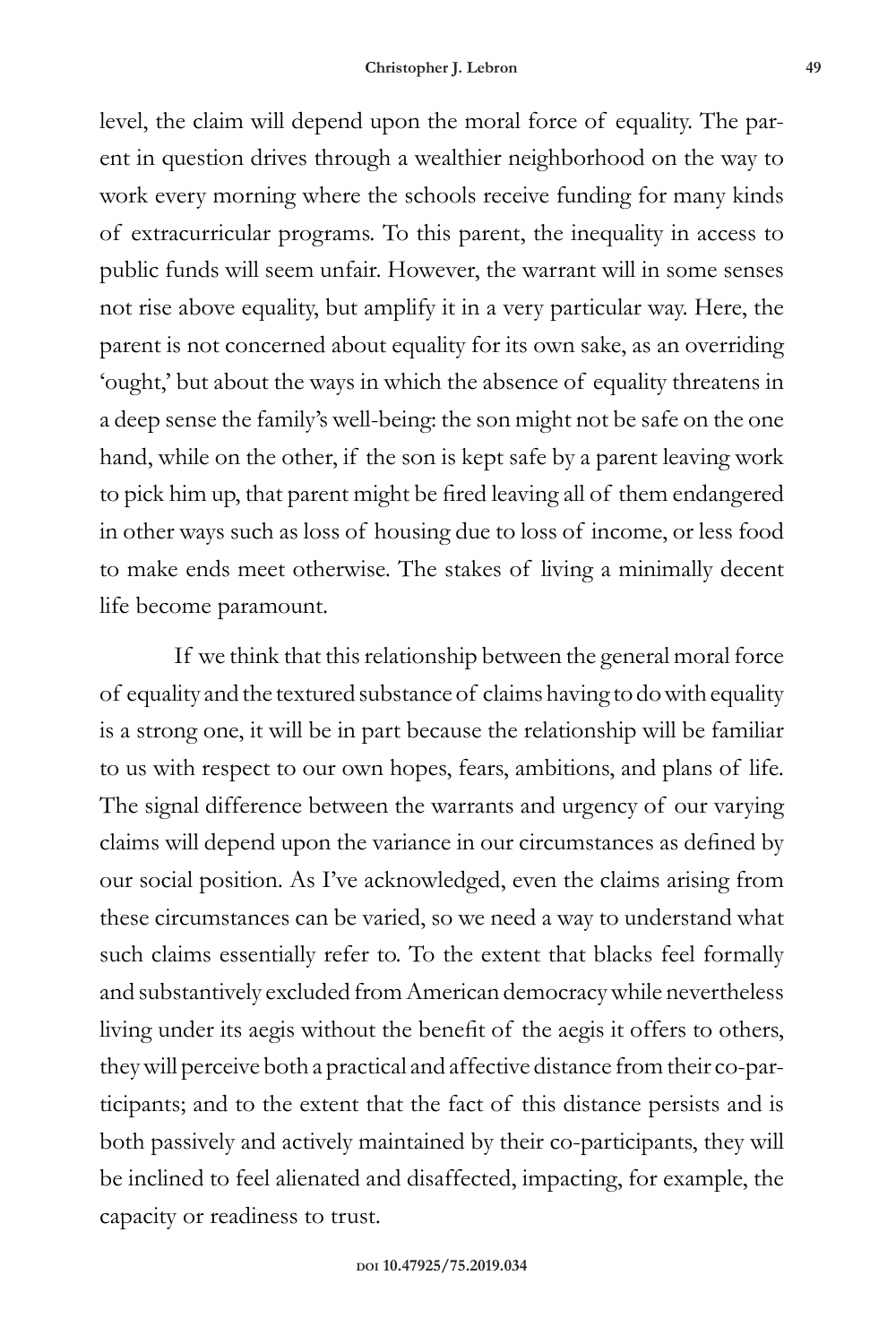Here we run into something of a thorny problem, however. The conceptually "lower level" but more immediate and affecting and urgent sense of being displaced while remaining right where you are is a difficult thing to articulate. It requires telling someone not merely what you want, but the attendant narrative of what space in your life and the lives of those you care about that need will fill, and how filling it will help in becoming the person you envision. For our purposes, I have used black literature as a form of testimony to serve as our proxy so that we may follow along, as it were, while noting what is required of us on a daily basis in being attentive and skillful. To the extent that black literature is often realistic, it is also a way of chronicling the mundane, out-of-sight, yet impactful and life defining ways that being black in America can be costly**.** The idea of equality here, then, attends to a cost to which it is theoretically unaccustomed to attending – the cost of being black rather than going without an index of goods while black. But there is a further consideration. Only the most virtuous of us can be presented with only a claim and testimony and be moved to respond appropriately. Such people may have an especially keen sense of justice or panoramic view of the social situation they inhabit coupled with a rigorous sense of right. The rest of us need a slightly augmented toolset, and I have suggested that imagination is maybe the most important tool we can develop. While imagination can be used to go on remarkable flights of fancy, it can help us do something much more grounded yet no less expansive: to imagine what it is like to be someone, and to keep a firm grasp on our own subjectivity while rehearsing the events and circumstances of someone else's life, thereby being moved, hopefully, to reason about what ought to be done from both the position of spectator and person who experiences and "pays" for the cost of inequality.

To say that imagination is required, useful, and necessary in personally attending to the demands of inequality is at once correct,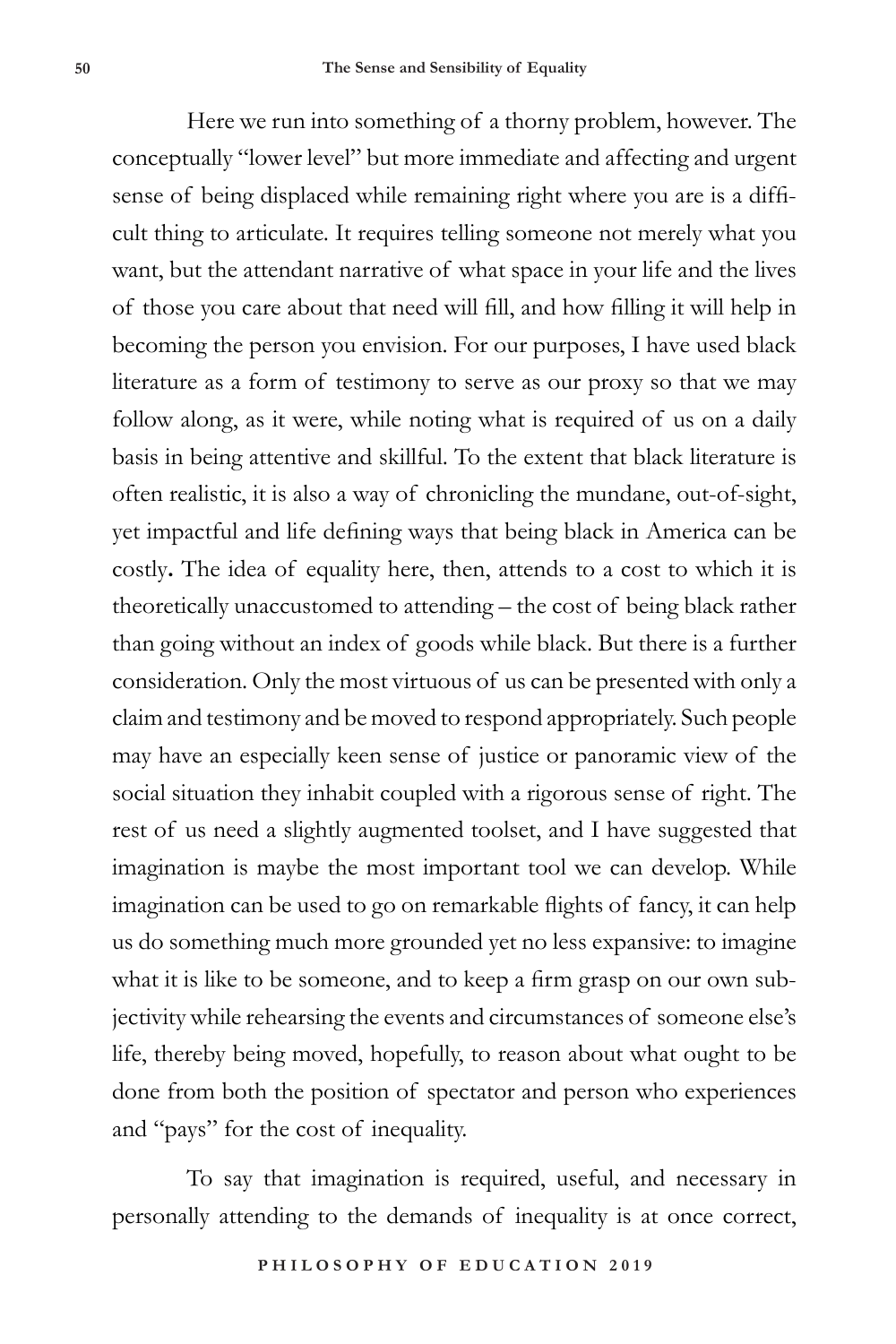so I hope to convince you, but also easy and somewhat problematic. Precisely because imagination is often invoked to prompt people to take leaps beyond immediate reality it has come to represent a feature of our epistemic capacities not often given its due in moral or political theory; maybe more pressing, because racial inequality is often accompanied by issues of immense gravity – slavery, lynching, police brutality – some might nearly take offense to my suggestion that it plays an essential role in addressing racial inequality. It is to this point, then, for me to articulate with a bit more precision the constellation of ideas that I think we need to undergird the use of imagination in recognizing the moral force and urgency of equality, thereby expanding our sensibilities. I want to put forward two sets of ideas that I present in parallel for the matter of presentation. I do not want to be taken as suggesting some rigid systematic ordering of these ideas wherein their being put together only "works" insofar as they are sensibly paired or ordered; their very nature resists such an ordering. On the one side, I will say, are narrative, reasons, and affect, while on the other, I will say, are receptivity, responsibility, and compassion. Once the idea of imagination is appropriately undergirded, we will see more clearly the kind of attentiveness and skillfulness essential to a good sense and sensibility of equality.

Let us turn to our second example. Consider the following: Darryl is a middle class black man who has been stopped by a state trooper on the highway; his experience of the situation is that he has been racially profiled. And this is in fact what has happened – the trooper, having stopped Darryl and getting irritated at his resistance to being harassed, writes him a ticket for failure to wear a seatbelt while driving, which in some states requires a court appearance. Darryl reports all this to you at work the next day and is very upset: as a black man in a country in which blacks are overrepresented in the criminal justice system, he has prided himself on judiciously avoiding interactions with that system. But now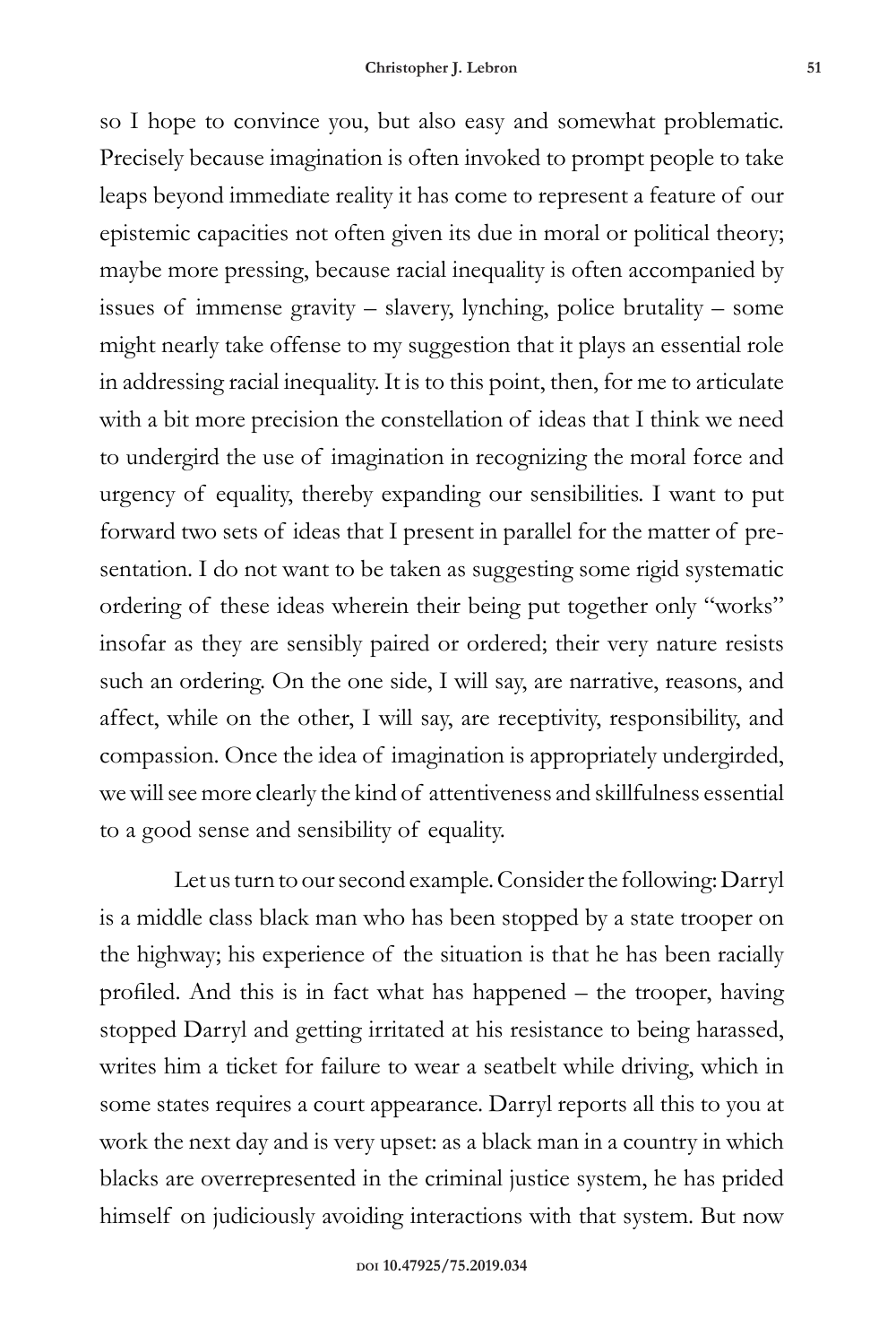Darryl's identity and the various kinds of expectations and biases to which it is attached has worked to override his intentions and plans. He feels humiliated and is also further concerned about his future job prospects as a black man should his court appearance become a matter of official record. Given that blacks are often discriminated against generally in the job market, it seems cosmically unfair that Darryl will now have to overcome a second arbitrarily imposed obstacle for his plan to pursue a stable career to support himself and family just for being who he is. Darryl says that he regrets and resents that our society continues to be one where racial inequality still plays such a significant role in everyday life.

Above, Darryl could simply be letting off steam, expressing to no particular end dissatisfaction at the inconvenience he is being caused. But precisely because he is unhappy and making it known in a conversation with you, it seems more appropriate to understand that he is extending a kind of invitation to you. Specifically, he is inviting you to be an audience to his narrative. His is a story with important features in which attention-worthy things happen. A very important feature of his story has to do with asymmetry: he was just driving along when someone interfered with the normal course of events. On this evening, when his drive home should have ended with him unremarkably parking his car outside his house, he is instead forced to confront the coercive arm of the state. Here, nothing the state trooper did or intends on doing is a commensurate response to Darryl's own actions or behavior. It follows that a second important feature has to do with arbitrariness – Darryl is quite confident that he is stopped on account of his being a black male driving a German import.

While the above asymmetry points toward the possibility for arbitrariness, what settles this instance as such is that Darryl could have been stopped, even if mistakenly, because a car of his make and model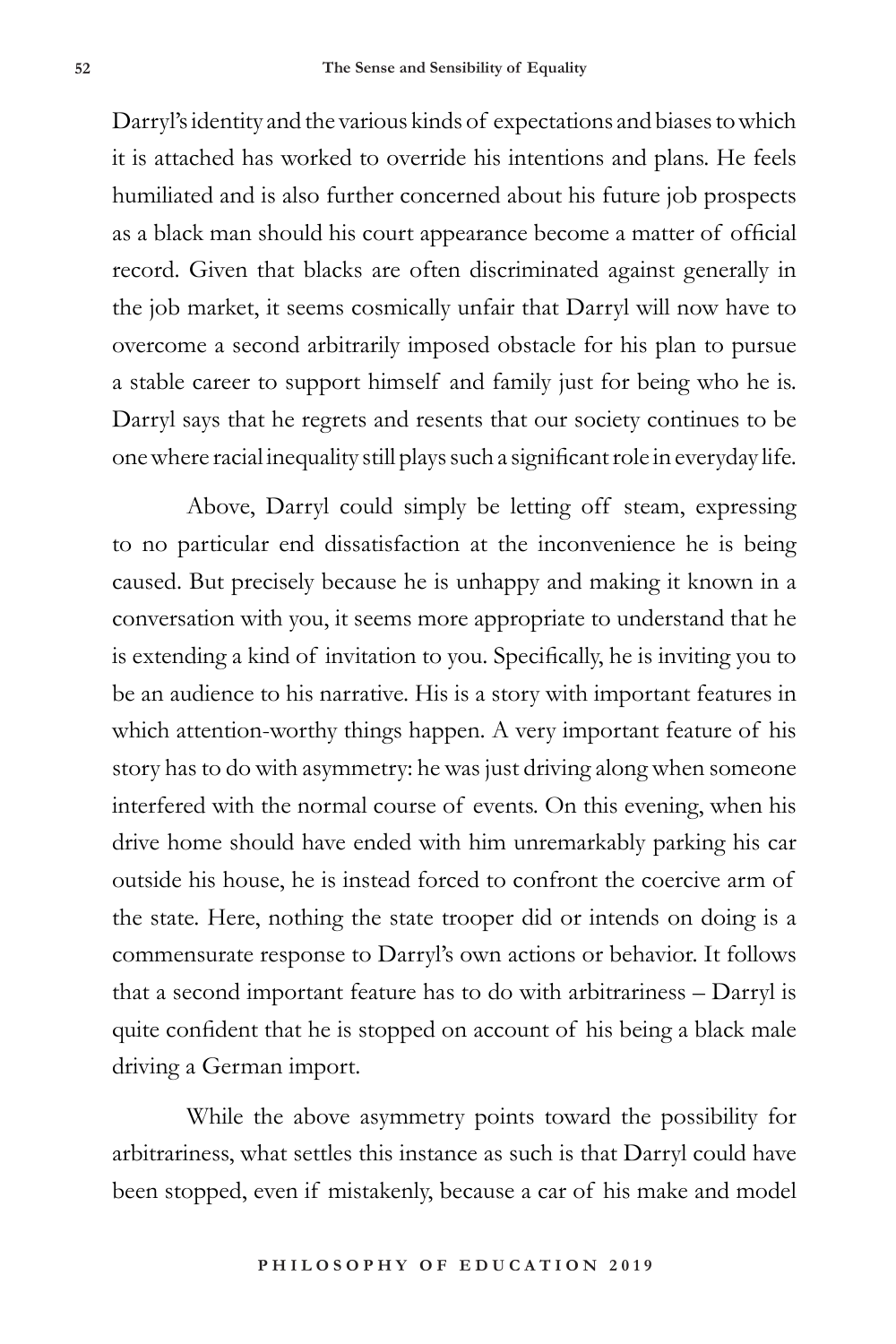was witnessed fleeing the scene of a crime an hour earlier. But here the trooper will not even have that to say when Darryl rolls down his window and asks why he is being pulled over. Instead, the trooper will merely proceed to ask him a number of questions hoping to implicate him in one illicit activity or another. Third, there are consequences of this experience. Darryl will have to lose time from work to appear in court; further, his future job prospects might be endangered if the court appearance results in a record of some sort. If Darryl had been pulled over, even if wrongly accused, but then allowed to drive on, the story would have ended there. But here, the trooper has introduced the conditions for what we should conceive as ongoing episodes: Darryl will have to have a conversation with his family and his boss, and will have to appear in court with the outcome of that appearance being indeterminate. In each of these instances, there will be room for understanding or accommodation, but also possibly for misunderstanding and frustration – what should have ended that evening will now reverberate for a span of time Darryl cannot completely control.

When Darryl extends this invitation to you and you come to understand it as an invitation to be an audience to his narrative, a certain requirement sets in for you – and that is to be receptive. To make my point clear, imagine you have been offered and have accepted a ticket to a concert and while sitting in your seat you constantly shift, look at your phone, speak loudly to your companion, and get up frequently. We can imagine that at the end of the night your companion says, "If you didn't want to be there, why did you bother accepting the invitation?" Here, your companion is confused by your behavior because you in fact made two commitments. The first is to accompany your companion. But, second, since your companion has invited you to a specific kind of event  $- a$ concert – he will expect that your behavior and expectations conform to the norms of concert going: silence during the performance, generous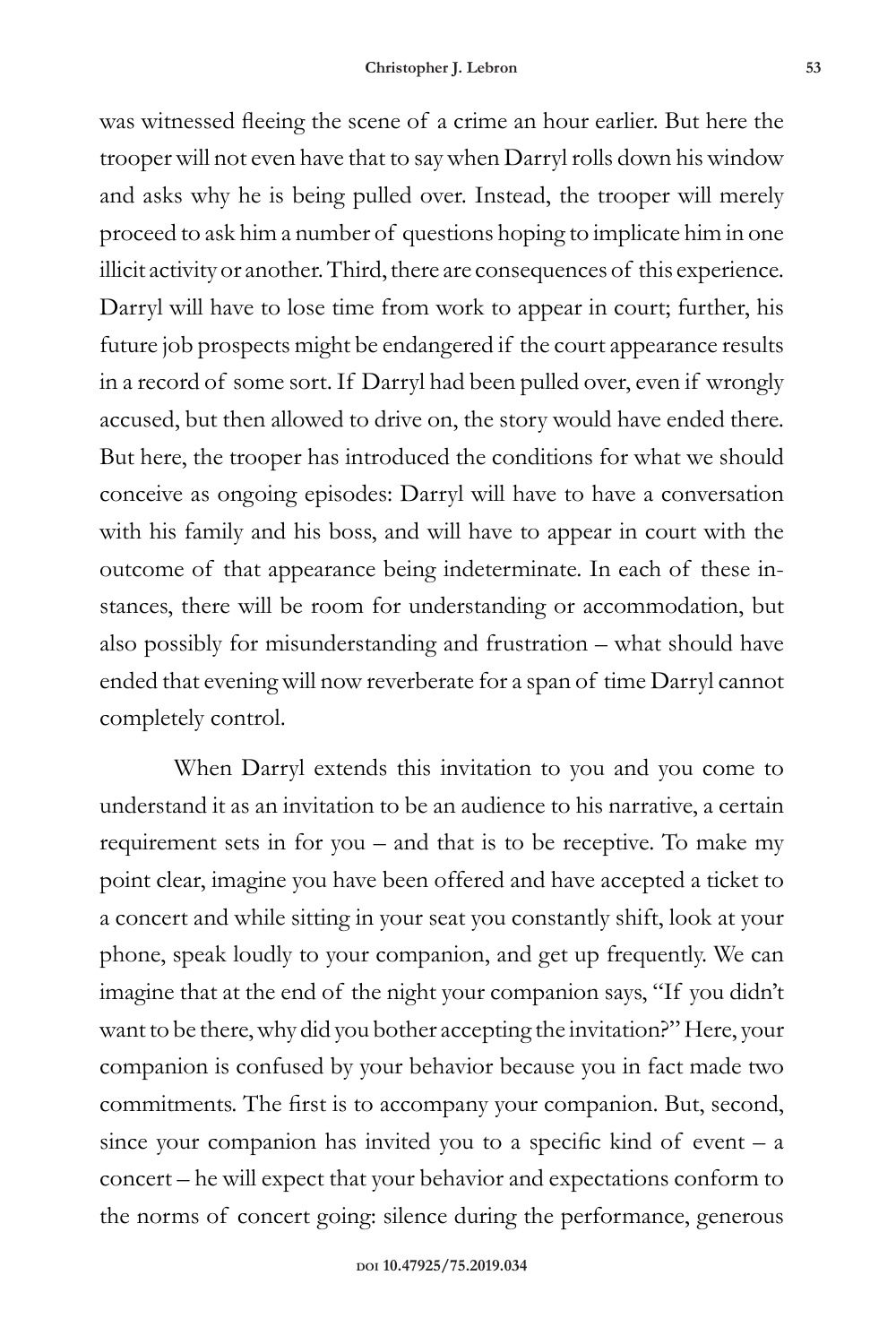interpretation of the musical selections. In effect, your acceptance obligates you to be receptive. Now, there is an important difference in Darryl's example: that situation is transaction free. You might think, well since no explicit invitation was extended, I did not accept any invitation, and therefore I am not in any way obligated to be receptive to his narrative. While sense can be made of your response, you would have to realize the wider implications of it, for it signals a disposition to social life that not only is rarely operative but that if followed consistently would render social life undependable and awkward. To rely on such a disposition would require that for every exchange with other people you first require or demand a justification for why they should be heard. Of course, you are likely to receive (besides a peculiar look) a straightforward response: I was simply looking to share something on my mind and since we are here in the same space, I turned to you. This strikes me, and might strike you, as the equivalent to small talk – a human way of avoiding mutual isolation.

Now one thing should be made clear. Nowhere in my above example is Darryl's invitation extraordinarily demanding. Nothing he said is a request for action, for example. Taken at face value, it is an invitation extended in a typical human manner that obliges one to be receptive. It would, for example, be typical after many such receptions to turn back to what one was doing or would normally be doing and appreciate the performance for what it was. However, unlike the artistic performance, Darryl's narrative contains within it cues and mechanisms meant to compel us to do more than simply return to what we were doing. On a social picture of reasoning, invitations take on the role of not only reason giving in the form of legislation but rather in the form of co-constituting a space of mutual understanding. Anthony Laden writes: "Invitations allow for the creation of relationships that do not already exist, and so capture an essential feature of the activity of reasoning pictured here: that it not only takes place within a shared space of reasons, but that it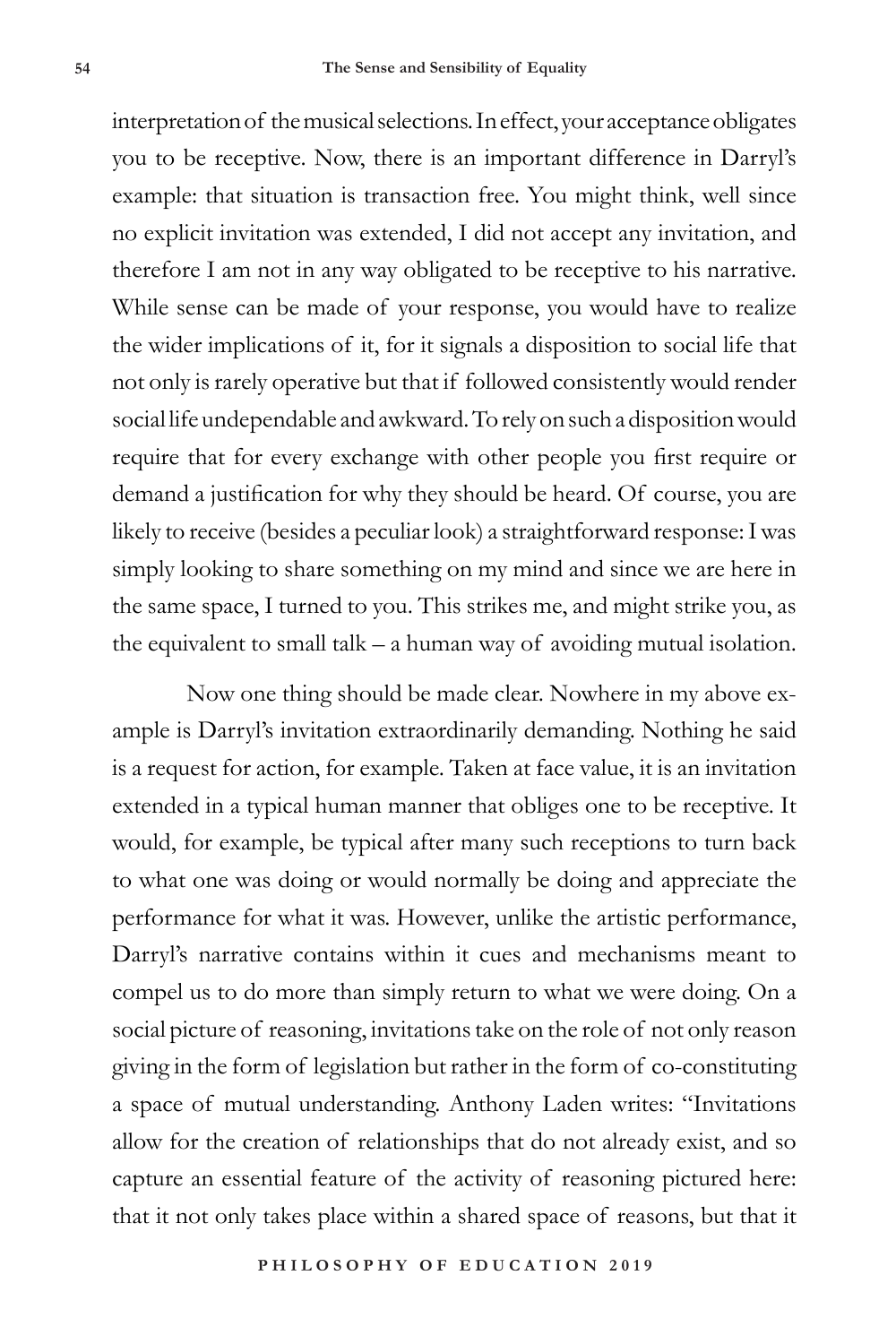can serve to construct and modify those spaces as well."4 It is a narrative that by nature of its constitution does ask for a response – it wants us to agree, sympathize, commiserate. But we would be unduly hasty in thinking that just because we are obliged to be receptive that that is also cause to agree, feel similarly enraged, or share our own kind of story if we have one. For that to happen there need to be reasons, and in so far as there are, we should perceive attendant responsibilities.

What does it mean for Darryl's narrative to be a vehicle for reasons? One way to get a grip on this idea would be to consider Samuel Coleridge's famous injunction regarding fiction – the willful suspension of disbelief. For Coleridge, fiction only works when readers meet the narrative on its own terms. For example, though a person's being arbitrarily thrown into an asylum for no reason at all seems quite the stretch, the point of the setup is not to believe that *that* can happen; rather, the point is to position the reader to face the very real fears of what it would mean to go mad or to be thought more mad the more sane one insisted one was. Here, to move past what is a source of resistance – unfamiliarity with the circumstances of the character – is to then have access to the author's or character's reasons for telling the story (to convey a deep fear), as well as to access the reasons for the story being a worthwhile read (this is a deep fear many people share and is important to understand the fragility of psychological stability). For a work of fiction to be a vehicle for reasons is in some sense to understand why the story was written and is in turn worth reading in the first place. That said, it is then much easier to understand how a narrative like Darryl's is a vehicle for reasons. We just need to know which particular reasons matter with specific regard to his story and what kinds of reasons matter with general regard to this kind of story.

First, specific to Darryl's story there is the reason for his feeling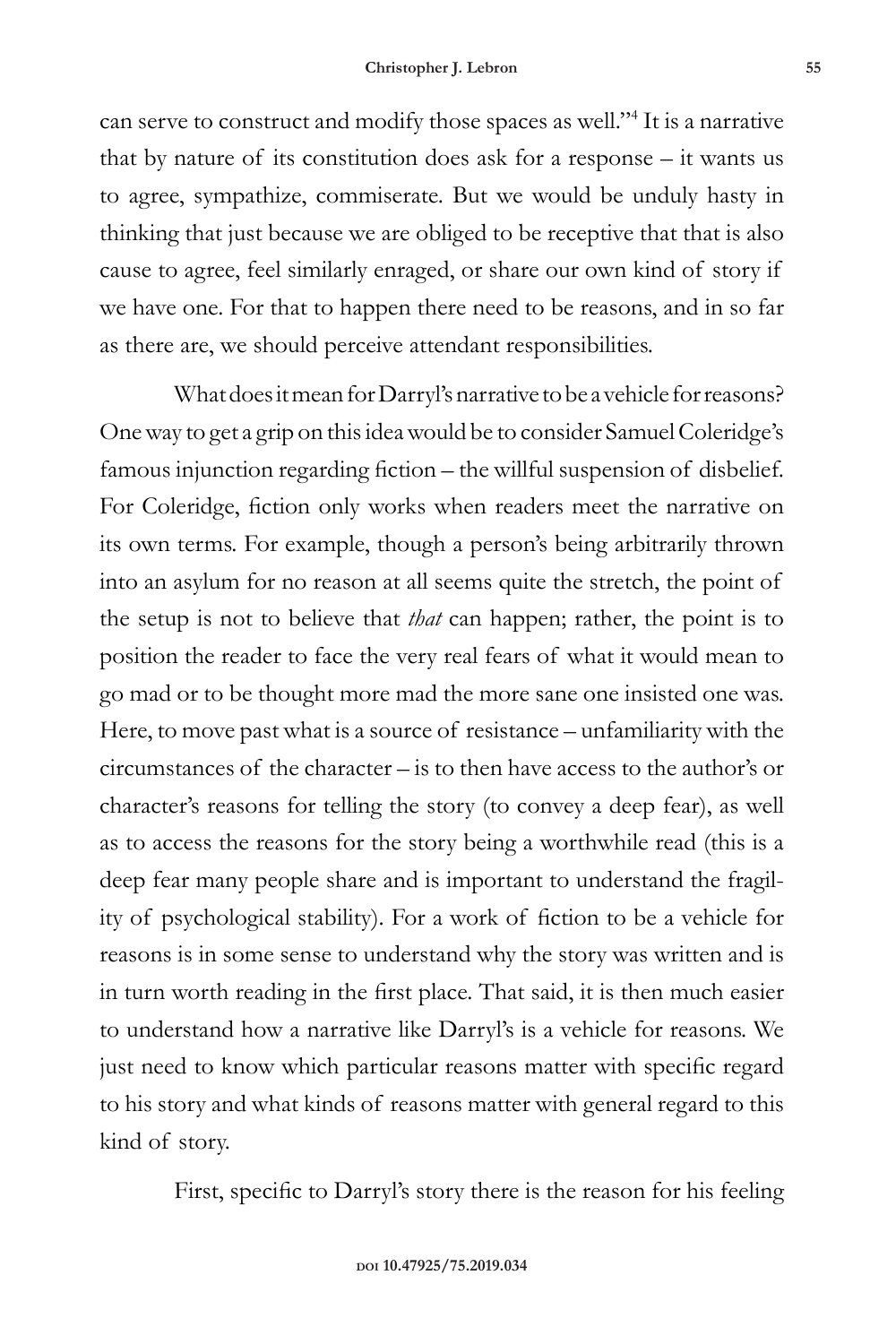victimized. Here Coleridge's suspension of disbelief has an unfortunate role to play. The casual observer might find Darryl's sense of victimization wrong-headed if not paranoid. Sure, the trooper may have been brutish and crude in his behavior, but he wouldn't be the first person in a low position of power wherein his bad character informed how that power was used. But Darryl's claim is of course stronger – to his mind it isn't merely that the trooper is a man whose vices have overtaken his virtue, but rather that his vices have been especially enlivened on account of Darryl's crossing his path as a black man. The pointed charge that Darryl is leveling is that the trooper has targeted him as an object of discipline for reasons that stand quite independent of warranting discipline – driving recklessly is a proper warrant for being pulled over; driving an expensive car while black is not. Another reason specific to Darryl's story has to do with uncertainty: he is trying to convey a sense that now has settled over him, namely, that his future has slipped from his grasp in unjustifiable ways. Darryl need not be a metaphysical libertarian to think that consequences (at least sometimes) follow from actions, and so long as some of us are at liberty to take actions, then some of us can take pride, feel ashamed, and cultivate aspirations in favor of some consequence or other. Darryl's story seeks to provide a reason to understand that at the moment he shares his narrative, there is cause for him to also be confused, puzzled, perturbed, and circumspect about the ethical integrity of his society at a high level, and, at a much lower, everyday level, for him to feel unsure, unsteady, worried, and anxious about his ability to more or less be the proper author of his life.

Now, none of this, you will have noticed, addresses in any meaningful way Coleridge's injunction to suspend disbelief. Out of kindness one may hold off the conclusion that Darryl is merely shaken up by the incident, or one may take him at full face value if his audience knows him well. But what if his audience is someone who knows him mostly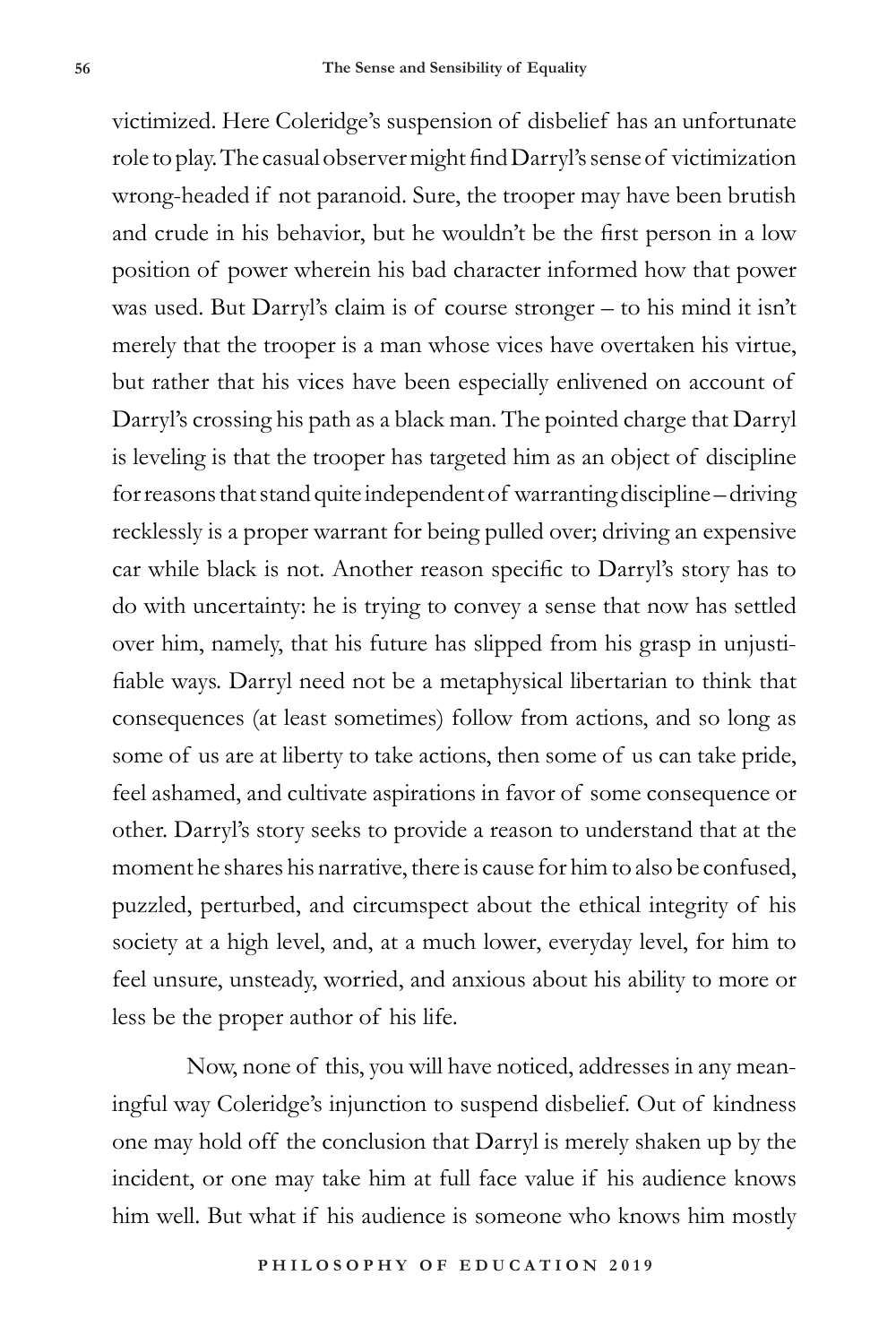in passing? What then? Chances are the person is not fully convinced *just on account* of the reasons particular to Darryl's story. To borrow for a moment the language of social scientists, Darryl potentially has an endogeneity problem – he is making a claim about his victimization while feeling victimized, so it may seem nothing stands outside of his narrative to compel us to fully accept his interpretation and explanation for events.

It is deeply important, then, to understand that Darryl's narrative is also a vehicle for *kinds* of reason, and here I have two particular kinds in mind: reasons of justice and reasons of probability. The former is a kind of reason that directs the audience's attention to features shared between a particular person's story and more widespread patterns experienced by others. In Darryl's case, his claim that he was targeted because of the color of his skin should not be taken solely as a claim that Darryl thinks he uniquely has been racially profiled. Rather, his conclusion can only make sense to him and therefore to us if some other things are true about the world. First, that there is such a thing as "racial profiling" and that it is something that happens with sufficient regularity so as to count the trooper's behavior as quite ordinary *from Darryl's point of view*. Second, that racial profiling is neither a benefit nor complement to its victims; indeed, that it is a form of disrespect and diminishment to those that are targeted. The first is an empirical fact, and the second is a justifiable assertion given the history of race alongside the historical development of the criminal justice system. In this sense, Darryl's narrative casts him in the role of representative, and a reason of justice is one that asks us to make the connections between the specifics of Darryl's story and the general features of our society.

The reason of probability follows closely on reasons of justice. Note that Darryl has made a point to avoid contact with the criminal justice system. To many this makes obvious sense quite independent of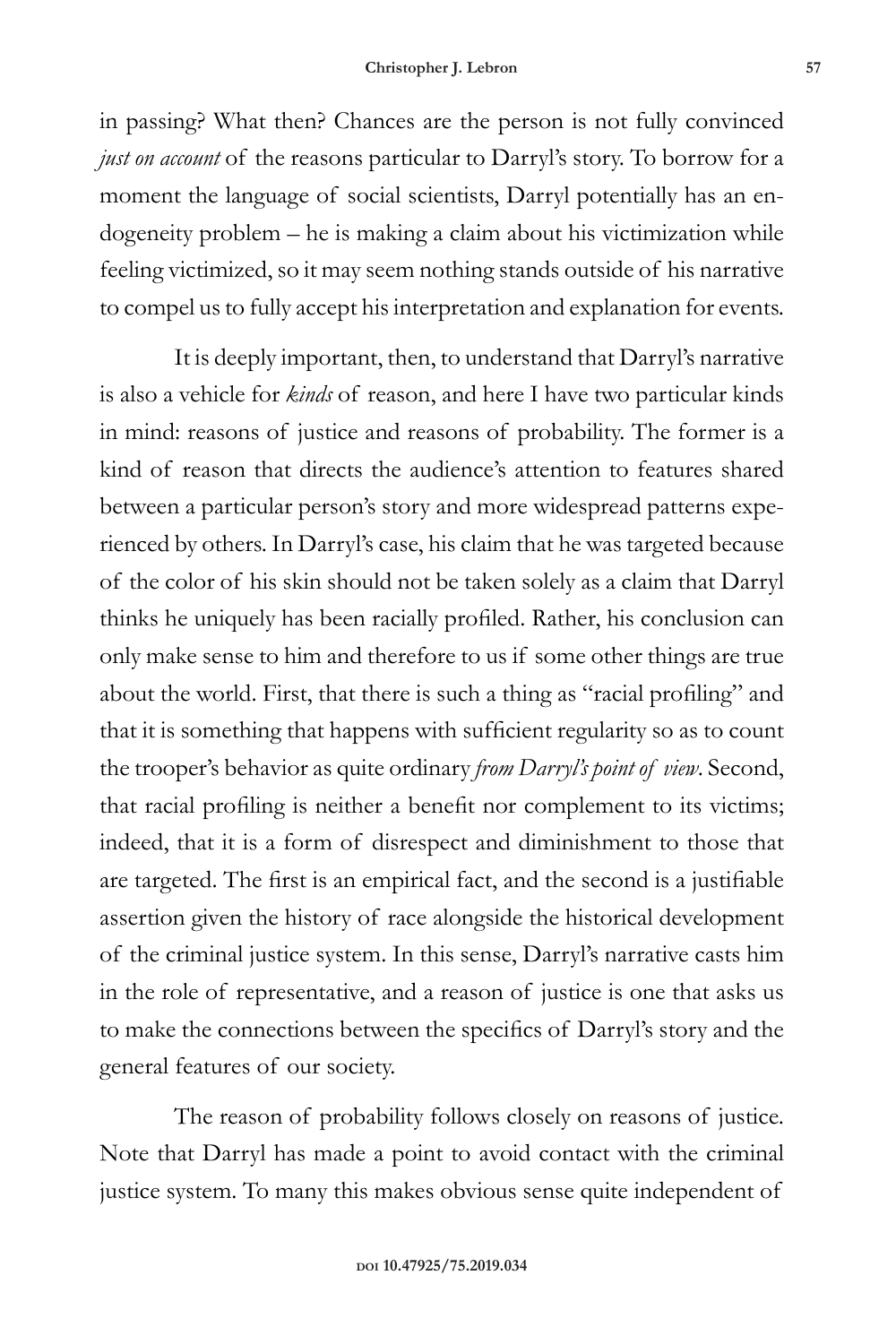race – what person in his or her right mind makes a point not to avoid entanglement with the criminal justice system? However, the content of Darryl's motivations counts for something because his plans to avoid that contact are informed by a wider knowledge of the implications such entanglements have for blacks. These implications are not merely disenfranchisement as is the law in some states or the inconvenience of incarceration, but rather the longer-term effects of amplified discrimination and the pervasive effects of adding the stigma of criminality – no matter how petty the offense – to the stigma of racial identity, both of which have become tightly correlated in the mind of many Americans.

It is important to note that while I have taken the liberty of systematizing (some of the) reasons for Darryl's example, these are reasons that will hold for many examples of both low level and more explicitly pronounced racial injustice. That is to say, that complaints and criticisms forwarded by blacks regarding unequal treatment will always be underwritten by reasons of justice and probability since racial injustice is both wide and deep: it is both indicative of a wide range of institutional dispositions that are adverse to blacks' interests and deeply entrenched in our history, thus the history of the development of our institutions. The relationship, then, between Darryl's local experience of racial injustice and its categorical presence in American society are what activate his audience's responsibilities. Above I said that receptivity in itself does not ground cause for our agreeing, sympathizing, or commiserating with Darryl. Receptivity means leaving the front door of our reflective and affective capacities open; it positions us to respond appropriately to the form and content of address headed our way when we are listening, watching, and feeling. But so long as that front door is open in a genuine sense, we must be reflexively prepared to respond to the address to which we are an audience.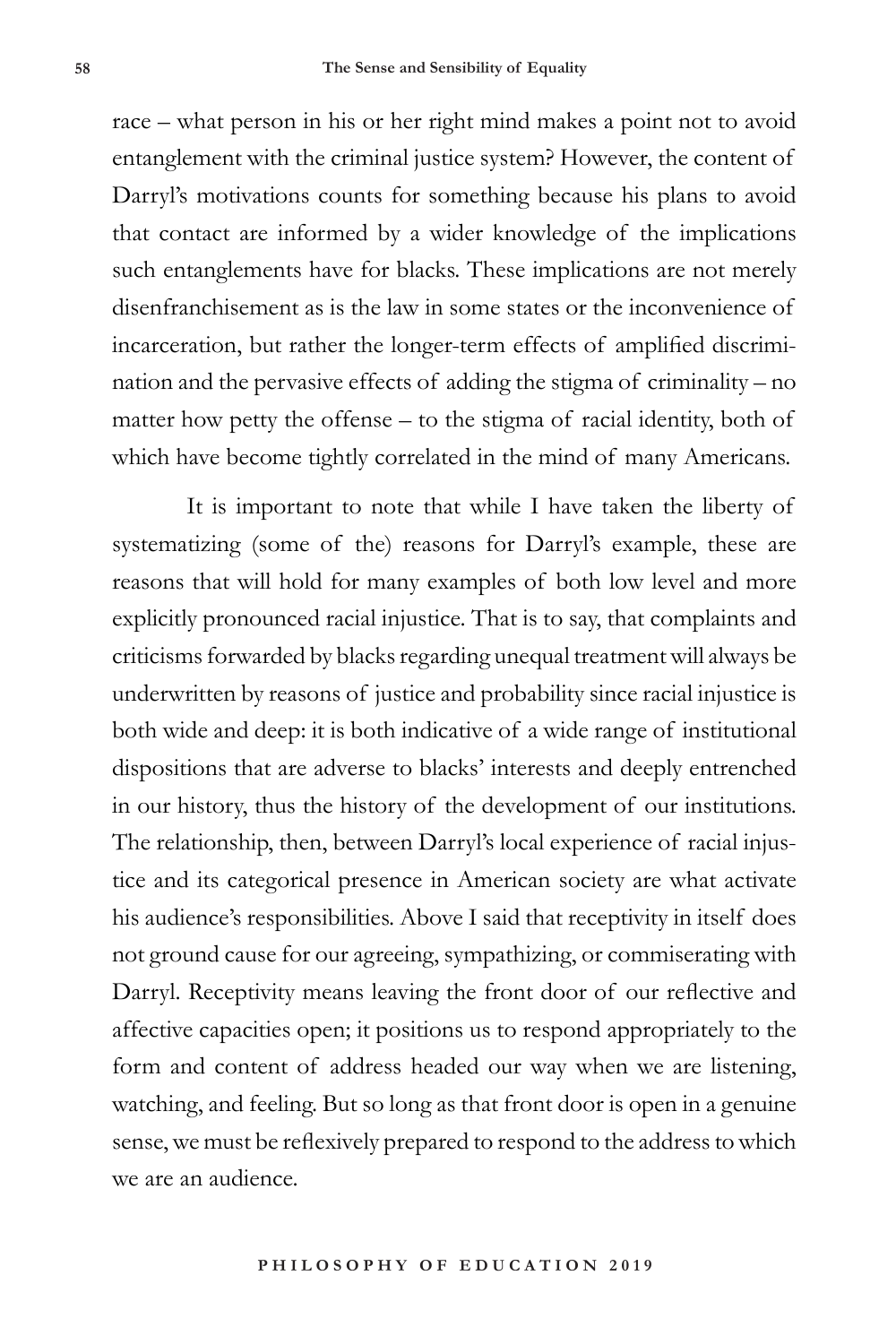There are responsibilities grounded in the exchange of reasons that have to do with the practice of discourse and conversation itself. For example, we might think that precisely because reasons should (often) be properly conceived as more than explanations for why we do what we do but also opportunities to co-author the world and thus share authority in navigating dynamic and uncertain situations, we have attendant responsibilities to extend our capacities for understanding what is at stake when a reason is offered. Anthony Laden draws a distinction with regard to reasoning between authority of command and authority of connection. The former he identifies as being a mode of reason-giving wherein once the sense and coherence of the reason I offer is recognized, you are thereby obliged to follow it. In contrast, authority of connection depends on a collective "capacity to try to shape a normative environment we share … the capacity here is essentially mutual: we are both entitled to try to shape each other's normative environment in part because we are each shaping a normative environment we share."<sup>5</sup> If we are deliberating on an important matter, and it is my aim to try and persuade you of my view, it can only work if you allow yourself to be spoken for – doing so allows me to articulate a reason that can stand as justificatory and motivational for both me and you. Laden notes: "It is not only that we may take up new positions and identities and relationships in the course of living, conversing, and reasoning with others, but that we may come to understand what it is to have those positions differently. And this shift can give rise to new *kinds* of reasons."6 Notice, my offering a reason does not bind you to accept that I speak for you – that is what deliberation and disagreement are about. However, it is difficult to reach agreement if we hold fast *against* being spoken for. There is genuine disagreement, and then there is intransigence; the former is healthy for discourse, while the latter adds little or nothing to the project of figuring out a way forward.

Now, I think that the responsibilities that come with reason giving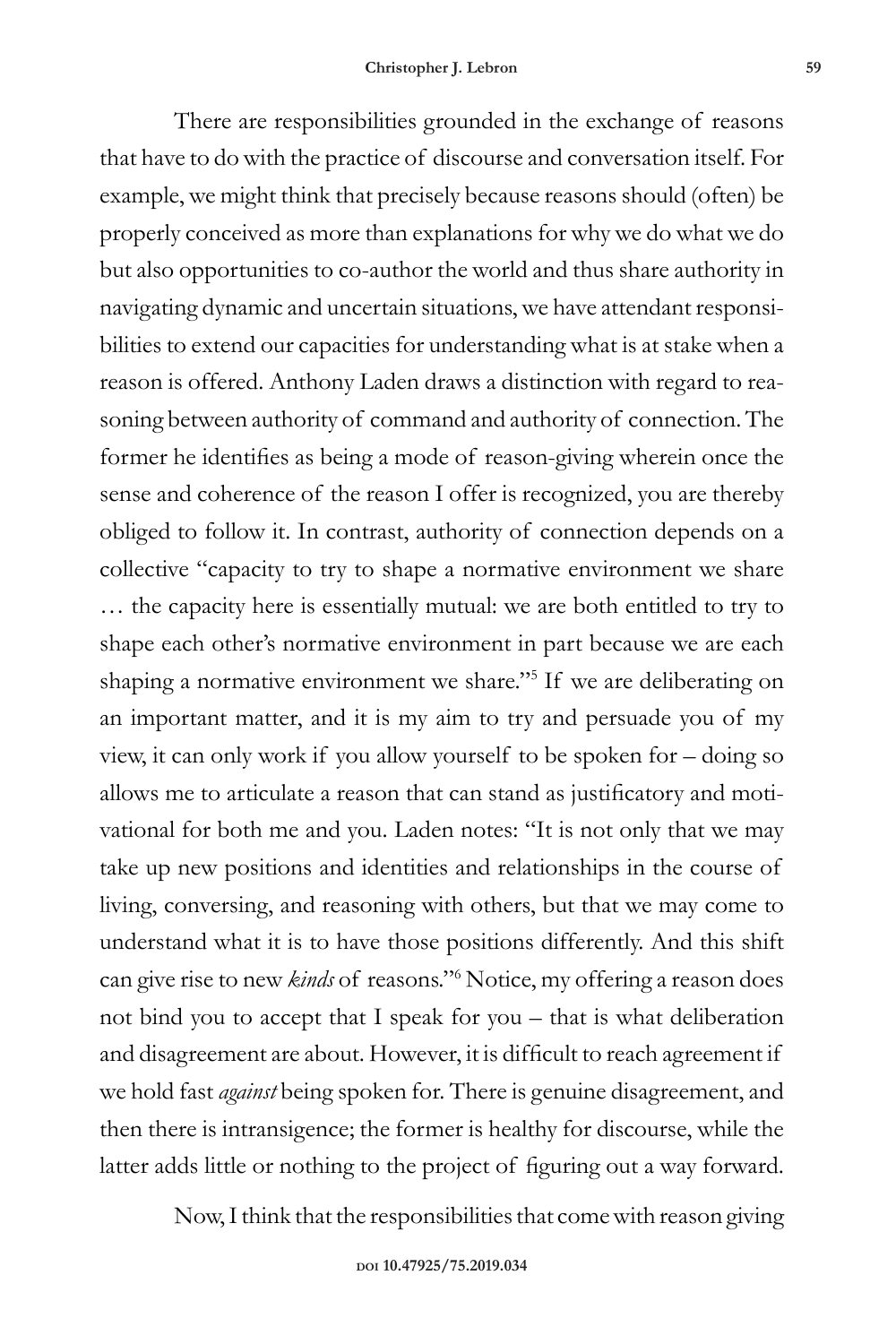from the point of view of discourse and conversation hold with respect to Darryl. Insofar as he offers reasons particular to him having to do with victimization or uncertainty, he attempts to speak for us since these are kinds of experiences to which we are each susceptible and of which we have a common sense. Similarly, reasons of justice or probability, which appeal more widely to features of the world external to Darryl's own local experience, attempt to speak for us since we each in our own way navigate the imperfections of our society and the vicissitudes of chance occurrences that nevertheless shape what our lives can and can't, will or won't be. In both cases, the appeal is to us as persons not only with working conceptions of abstract notions of victimization, uncertainty, justice, or probability, but persons with enough sensibility to locate the presence of these ideas in the world through which we move.

True as it may be, then, that reasons are a way of sharing discursive and conversational authority, and thus authority to co-create new opportunities for moving forward in the world, there is another, albeit not unrelated, aspect to what makes us responsible as receptive audience members. This particular narrative is not one that is strictly speaking a personal one. For example, Darryl is not lamenting difficulties he has been having being a better musician or writer. Rather, the moment his narrative expresses reasons that point towards shared society – reasons of justice and probability – he also is implicating wider democratic society. The circumstances that result in his particular experience are categorical features of a society that we each have some role in co-creating, even when we choose to stand by and do nothing. An essential aspect of the spirit of democratic life is to share responsibility for the state of our society. Now, in Darryl's and like instances, it would be a mistake to think of responsibility in a very forceful or deep way. None of the reasons you perceive as a function of being receptive put you on the hook to turn about and stage a protest. The responsibility here is basic and two-fold.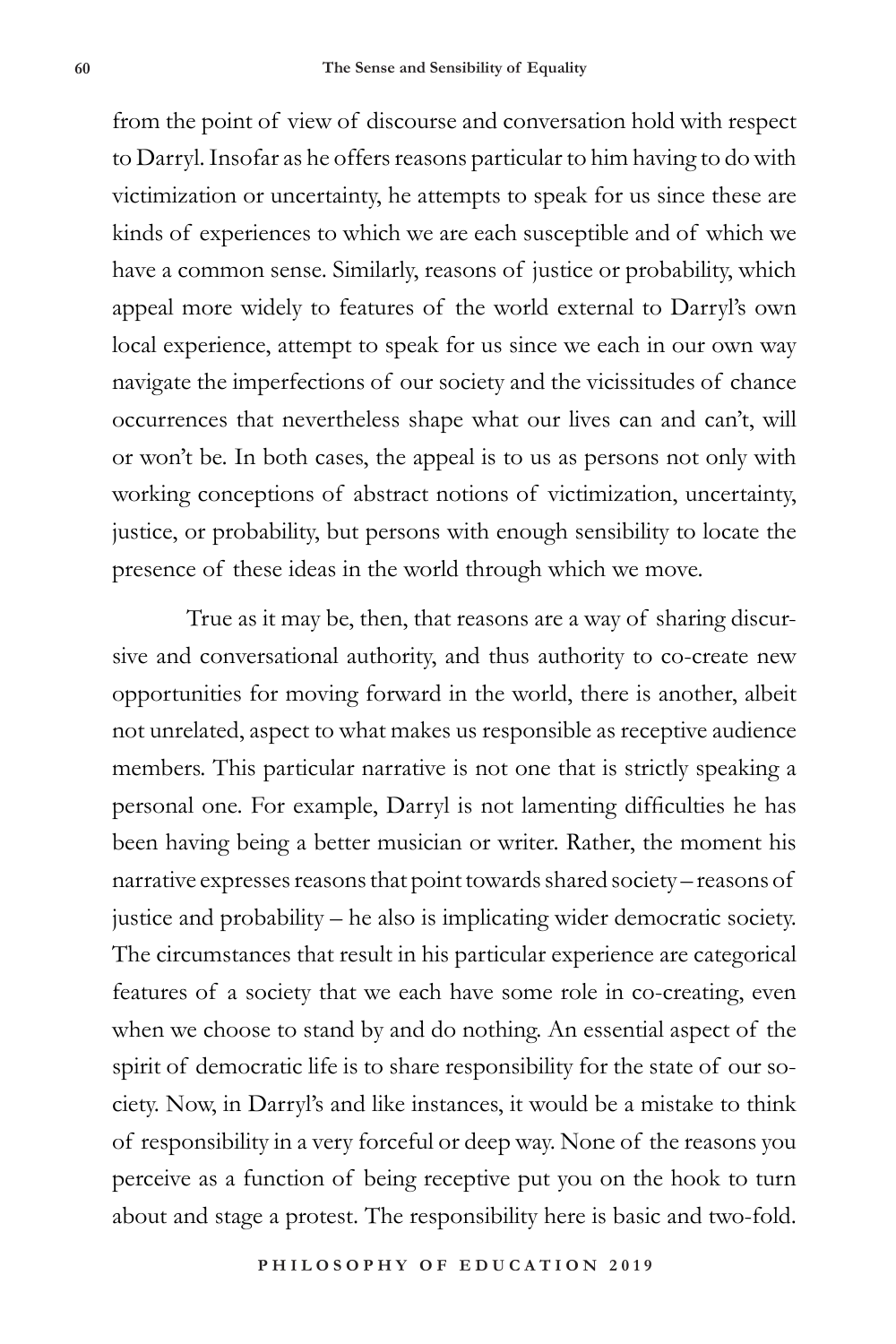One has to do with acknowledgment in a genuine sense, which means that one does more than sincerely express regret in sympathy with Darryl. Additionally, insofar as reason-giving provides Darryl authority to speak for you, then acknowledgment here indicates a duty to critically realize one's own culpability and a commitment to remain alert to ways in which one even passively is complicit in an injustice deeply rooted in our political, social, and economic practices. The other kind of responsibility is bound up with our final pairing, and that is the relationship between Darryl's affective landscape and our capacity for compassion.

A not insignificant characteristic of the reason-giving feature of Darryl's narrative is that it appeals to us as persons who could be Darryl; not only if we were him, but if we shared his identity marker, we would necessarily have to carry the baggage with which it comes, and thus we could be him by standing in a place similar to his and thereby sharing his perspective (and imagining the resulting experience) of the social scheme. If we accept that reasons do in fact give Darryl, in this instance, authority to speak for us with respect to victimization and uncertainty, then we also have to accept that these are ideas that move Darryl to express himself because of how general circumstances of injustice have made themselves immediately manifest in his own life. Notice, it is important that the general circumstances have a real, tangible, and urgent relationship with Darryl's particular life. It reminds us that notions of justice and equality are not abstract and have distinct connections to visceral experiences of hope and fear, prosperity and despair.<sup>7</sup> And insofar as that is true, then a third feature of Darryl's narrative is that it presents to us, and paints a picture of his affective landscape. When in the course of his narrative we perceive, on account of our being receptive, reasons of victimization and uncertainty, we are also inclined to realize that these ideas are attached to the quality of Darryl's life and have effects that require our attention. To feel victimized is to perceive oneself as having unjustifiably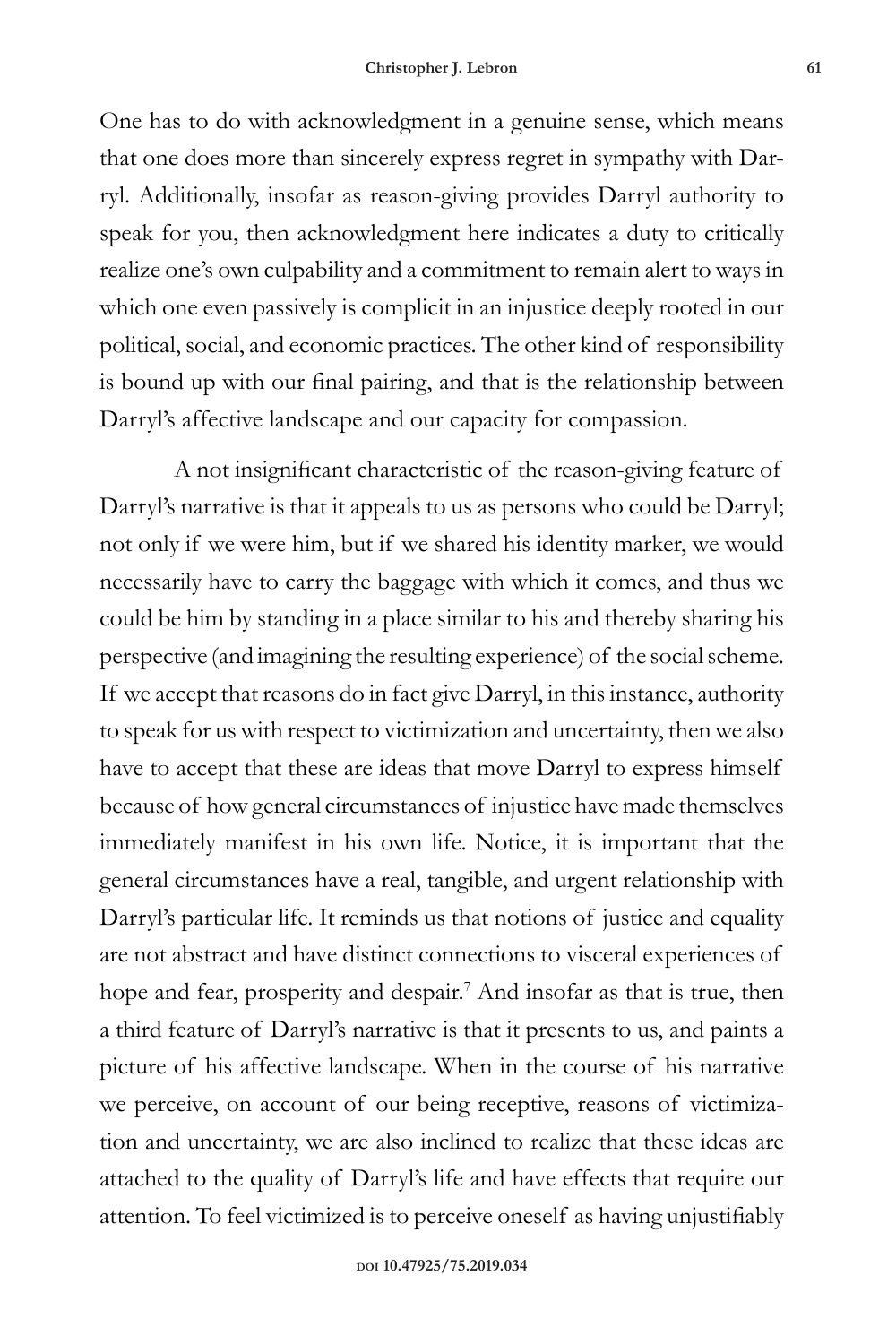suffered at the hands of forces outside of one's ability to counteract, at least at that moment. To feel uncertain in Darryl's case is not merely the common sense realization that events beyond our control can affect our lives, but, rather, that in some senses the world has lost its semblance of being rational – that the world has lost its sense of conforming to reasonable expectations of social cause and effect. Law enforcement officials' job is to pursue and prosecute deviants. When they turn their coercive energies towards blacks on account of being black rather than on account of being in fact deviant, they have collapsed the relationship in crucial ways, and, precisely because law enforcement has such authority in a society like ours, their collapsing that distinction invites others to do so, placing Darryl in a position to navigate a world that is especially irrational for him and similarly situated blacks.

Thus, when Darryl expresses regret that the society that he calls home is irrationally unjust in this way, we have to be prepared to attend to his sense of being unmoored from a place he calls home. As Michael McKenna writes, "Though the reactive attitudes are emotional responses, they are not unstructured ejaculations … Rather, they provide a motivational base for altering our highly complex social practices and interactions. The alterations that take place are understood to be fitting responses to the agent whose quality of will instigates the response."8 He likely perceives himself to be what I have called elsewhere social strange fruit: the object of disapprobation and diminished value that will have real effects for Darryl's social, political, and economic existence. Insofar as his narrative shows up his affective landscape in this and other ways, it bears acknowledging that our appropriate stance is one of compassion. Here *compassion* is both a weak and strong demand. It is *weak* because it in the first instance refers and speaks to our disposition; it is a prerequisite or condition for certain kinds of actions – for helping actions. It is also weak because it is open-ended, for we can't quite know what actions will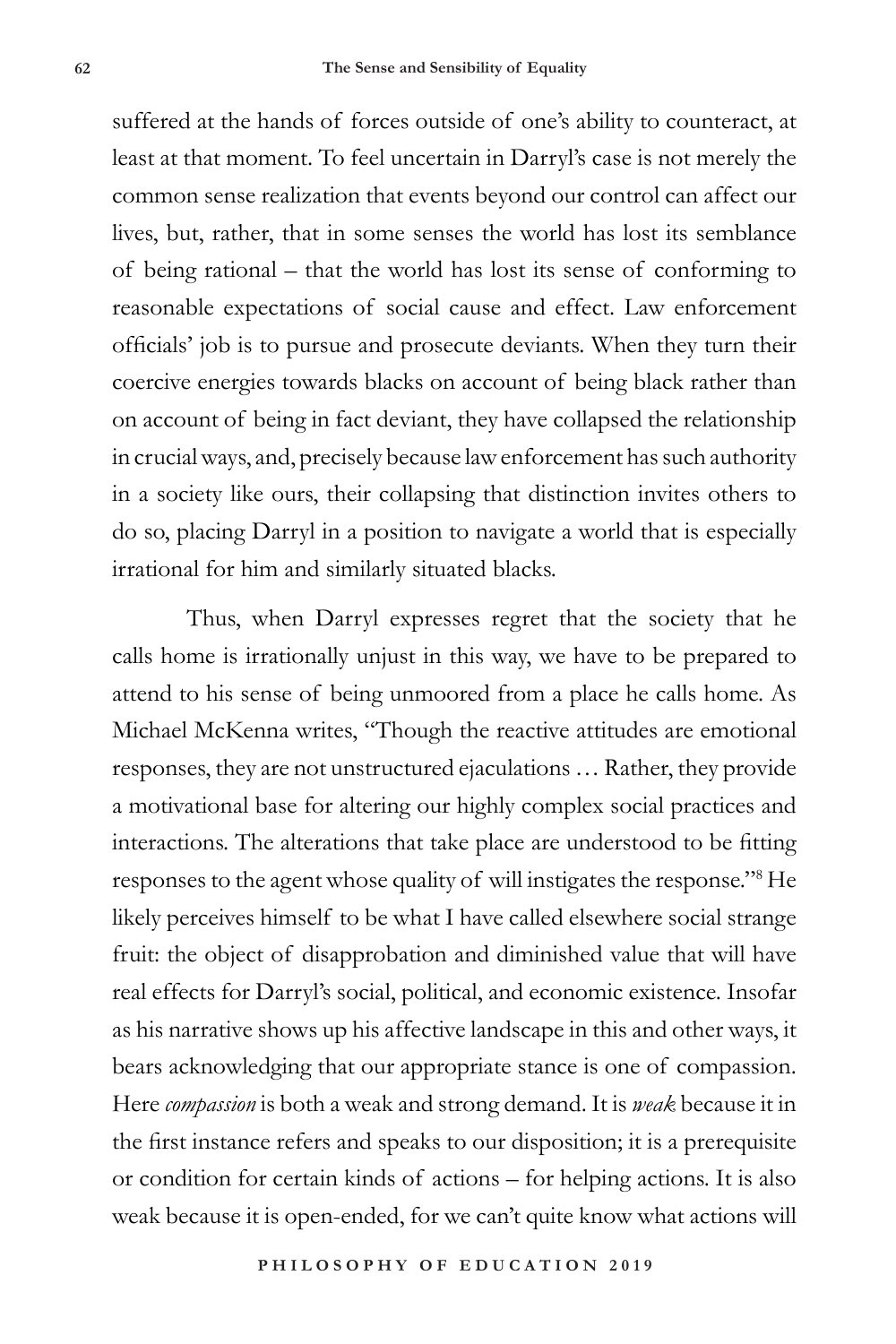most appropriately follow from compassion until the situation fully or sufficiently unfolds for us in a way allowing the complex of our capacities for critical judgment to be brought to bear. But this also highlights what makes it a *strong* demand. Precisely because compassion leaves the matter of practical reasoning and action open-ended, it brings with it a demand for temerity as a virtue: that one be willing to see to their conclusion the results of one's reflections. Compassion may direct us to do something as small yet important as embrace the person in front of us to convey solidarity, or it may compel us to make a sacrifice and accompany the person to a very difficult encounter to both bear witness and advocate for justice on that person's behalf. In either case, compassion pushes us beyond rationally assessing what is right to considering what it means to be good.

## CONCLUSION

Our two examples share an important quality: they direct our attention to the dynamic nature of shared life, and they press us to embrace the unsettled but resolvable nature of complex problems having to do with co-authorship and responsiveness. Because our case here has to do with racial inequality, I have chosen to brand this feature of our shared lives as the sense and sensibility of equality, and I have tried to capaciously but precisely mark out what is required therein by suggesting that we must be attentive and skillful. Rather than go on about the definition or analytic requirements of these two ideas in themselves, I chose a more circuitous, but hopefully, fruitful route in exploring the relationship between narrative and receptivity, reasons and responsibility, and, finally, affect and compassion.

In having stacked these pairs, as it were, I have been trying to explore alongside you the complexities of what it means to be on the